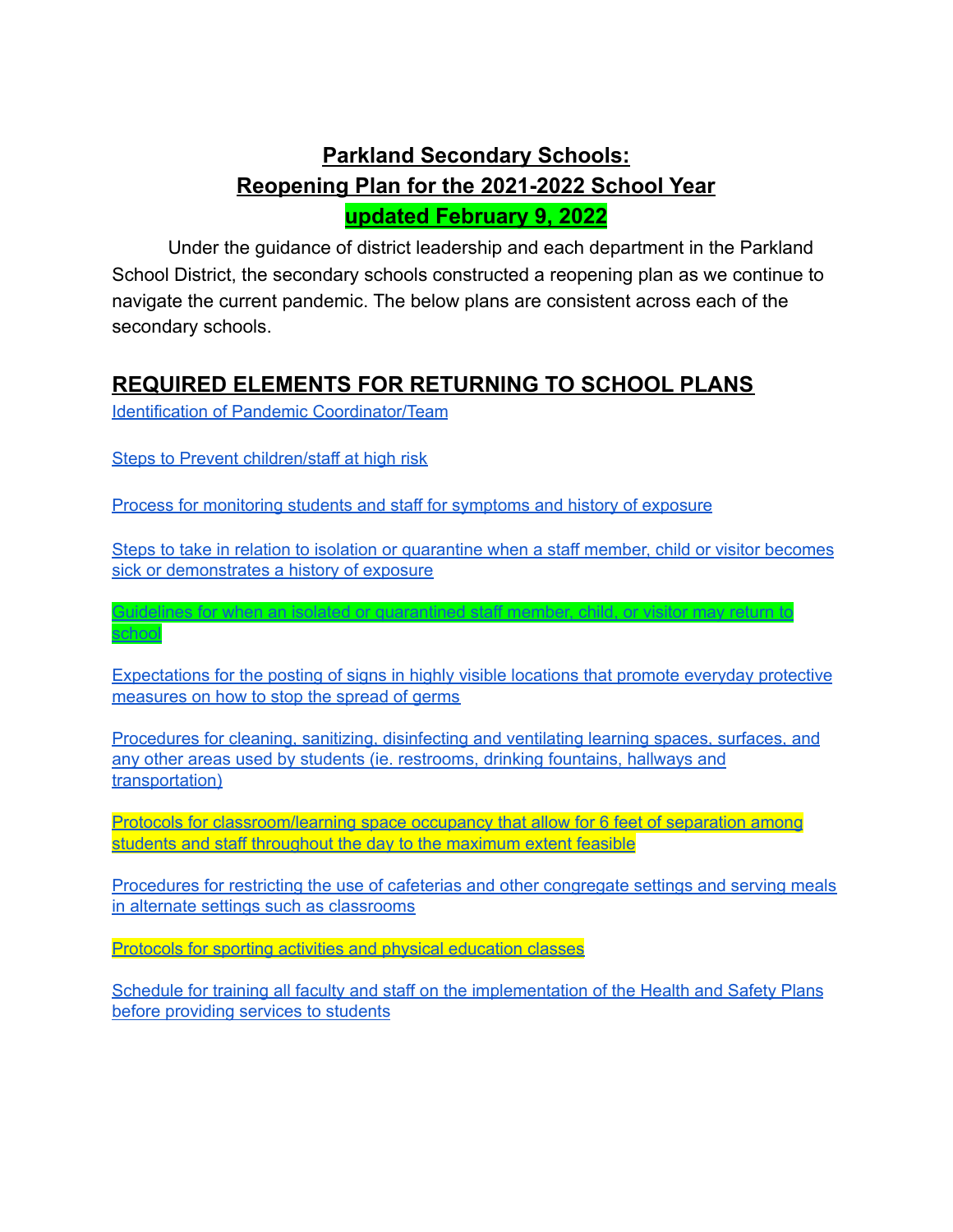<span id="page-1-0"></span>

| <b>School</b> | <b>Specifics by School</b>                                                                                                                                                                                                                                                                                                                                                                                                                                                                                                                                                                                                                                                                                                                                                                                                                                                                                                                                                                                                                                                                                                                                                                                                                                                                                                                                                       | <b>People</b><br><b>Responsible for</b><br><b>Carry-out</b> |
|---------------|----------------------------------------------------------------------------------------------------------------------------------------------------------------------------------------------------------------------------------------------------------------------------------------------------------------------------------------------------------------------------------------------------------------------------------------------------------------------------------------------------------------------------------------------------------------------------------------------------------------------------------------------------------------------------------------------------------------------------------------------------------------------------------------------------------------------------------------------------------------------------------------------------------------------------------------------------------------------------------------------------------------------------------------------------------------------------------------------------------------------------------------------------------------------------------------------------------------------------------------------------------------------------------------------------------------------------------------------------------------------------------|-------------------------------------------------------------|
| Parkland HS   | Jim Moniz Principal<br><b>Tammy Bennick Assistant Principal</b><br><b>Crystal George Assistant Principal</b><br><b>Terry Meehan Assistant Principal</b><br>John Monahan Supervisor of Instruction<br><b>William Dreisbach Director of Athletics</b><br>Anthony Naradko Director of District Safety &<br>Security<br>Frank Anonia Director of Visual & Performing Arts<br>Sarah Brandt School Psychologist<br>Valerie McCall School Psychologist<br>Steve Matulevicius School Psychologist<br>Tim Schwarz English Department Head<br>Tony Galucy Mathematic Department Head<br>Sean Flueso Science Department Head<br>Alice Stinebaugh Social Studies Department Head<br>Kellie O'Donnell World Language Department Head<br>Jen Kleckner Special Education Department Head<br>Bruce Lubak Technology & Engineering Dept. Head<br>Kristen Shickora Family & Consumer Sciences<br><b>Department Head</b><br>Frank Anonia Music Department Head<br>Monica Danner Art Department Head<br><b>Frank Lane Business Department Head</b><br>Elizabeth Millen Health & Physical Ed. Dept. Head<br>Eric Roberts Counseling Department Head<br>Lauren Will Library Department Head<br>Deb Andreoli Driver's Education Department Head<br>Diane Seremula Nurse<br>Cafeteria Representation<br><b>Trevor Wagner Custodial</b><br>Dave Keck Hall Monitor<br>Lori Seier Director of Food Services |                                                             |
| Orefield      | <b>Todd Gombos Principal</b><br>Monica Ouly-Uhl Assistant Principal<br><b>Thomas Stoudt Assistant Principal</b><br>Dr. Matthew Carlson School Psychologist<br>Ann Koren Administrative Assistant<br>Rich Schaeffer Head Custodian                                                                                                                                                                                                                                                                                                                                                                                                                                                                                                                                                                                                                                                                                                                                                                                                                                                                                                                                                                                                                                                                                                                                                |                                                             |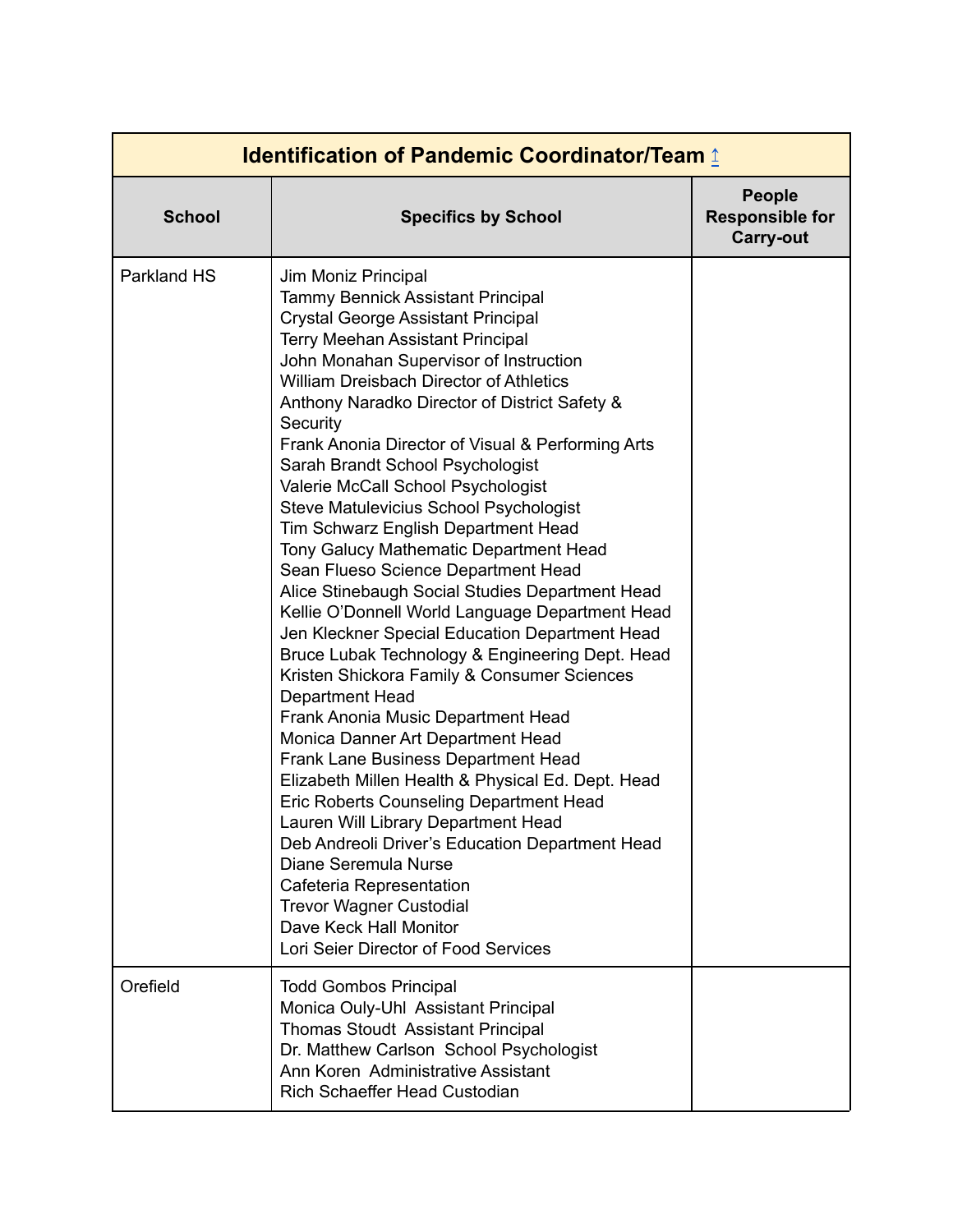|             | Jeanmarie Evans Nurse<br>Greg Poremba School Counselor<br>Marcia Stay 8th Grade Team Leader<br>Thomas Bryant 7th Grade Team Leader<br>Barry Kushner 6th Grade Team Leader<br>Erich Joella Specials Teacher Team Leader<br>Jennifer Houck Special Education Teacher<br>Carlos Montes World Language<br>Miranda Spengler Data Specialist<br>Stephen Ott Coach and 6th Grade Teacher<br>Jean Wisler Cafeteria<br>Jacqueline Laughlin Support Staff<br>Mark Stana Hall Monitor                                                                                                                                                                                                                                |  |
|-------------|-----------------------------------------------------------------------------------------------------------------------------------------------------------------------------------------------------------------------------------------------------------------------------------------------------------------------------------------------------------------------------------------------------------------------------------------------------------------------------------------------------------------------------------------------------------------------------------------------------------------------------------------------------------------------------------------------------------|--|
| Springhouse | <b>Jude Sandt Principal</b><br>Amanda Abdelaal Assistant Principal<br>Craig Waters Assistant Principal<br><b>Brian Barone School Psychologist</b><br>Lori George Administrative Assistant<br>David Brong Head Custodian<br>Sara Troutman Nurse<br>Mike Gross School Counselor<br>Charise Jones 8th Grade Team Leader<br>Jenn Karetsky 7th Grade Team Leader<br>Dina Dewald 6th Grade Team Leader<br>Megan Jenkins School Counselor<br>Steve Hoffman Specials Teacher Team Leader<br>Erica Lutri Special Education Teacher<br>Scott Bauer Coach and Specials 8th Gr. Teacher<br>Terri Plattner Data Specialist<br>Kathy Schlosser Cafeteria<br>Diane Ritzenthaler Support Staff<br>Terry Horn Hall Monitor |  |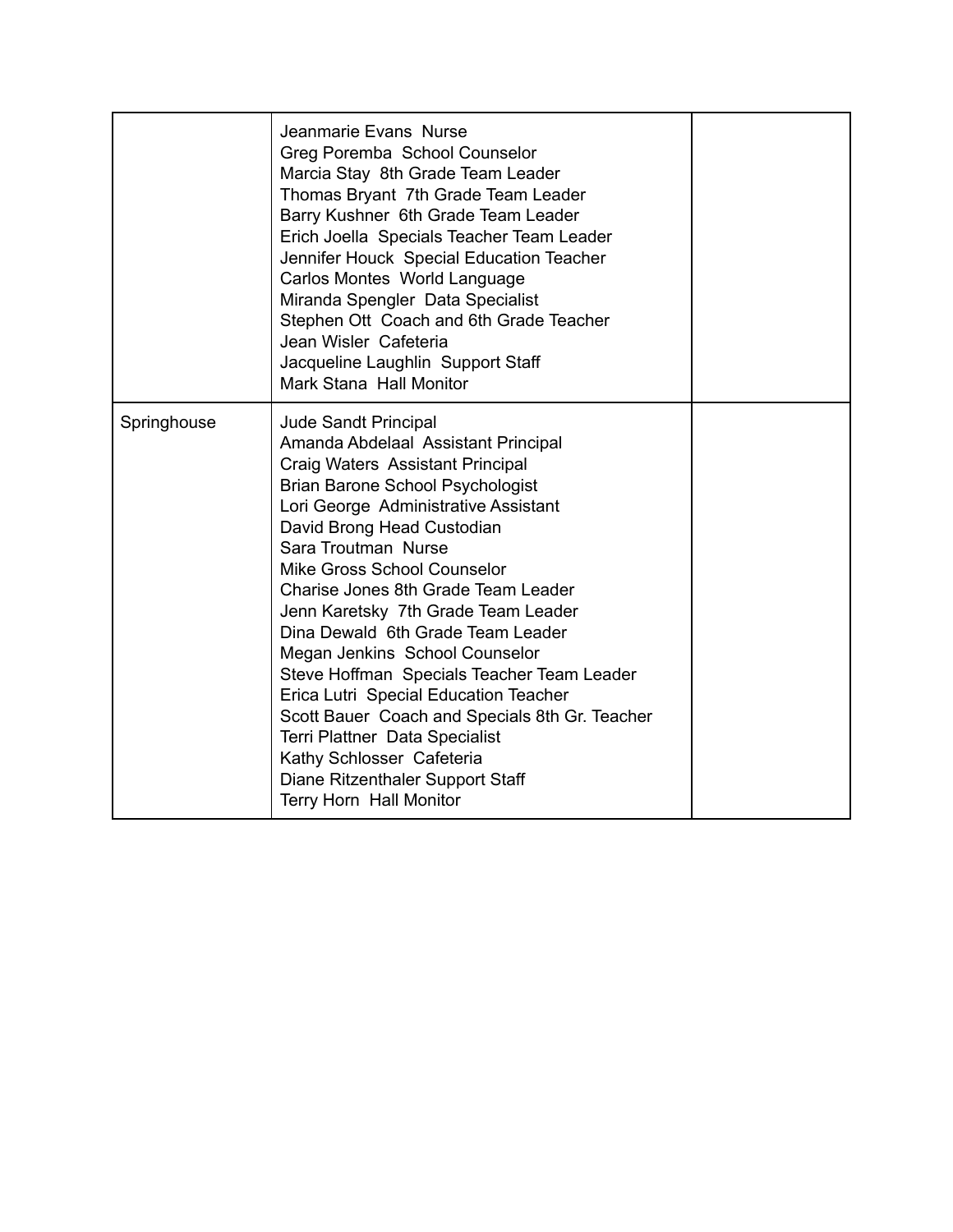<span id="page-3-0"></span>

| <b>Steps to prevent children/staff at higher risk 1</b> |                                                                                                                                                                       |                                                             |
|---------------------------------------------------------|-----------------------------------------------------------------------------------------------------------------------------------------------------------------------|-------------------------------------------------------------|
| <b>School</b>                                           | <b>Specifics by School</b>                                                                                                                                            | <b>People</b><br><b>Responsible for</b><br><b>Carry-out</b> |
| Parkland HS                                             | Staff: HR Department will work with individual<br>employees to determine health needs.<br>Students: Online Learning option will be available to<br>all 9-12 students. | Human<br>Resources<br>Department,<br>Parents                |
| <b>PSD Middle</b><br><b>Schools</b>                     | Staff: HR Department will work with individual<br>employees to determine health needs.<br>Students: Online Learning option will be available to<br>all 6-8 students.  | Human<br>Resources<br>Department,<br>Parents                |

<span id="page-3-1"></span>

| Process for monitoring students and staff for symptoms and history<br>of exposure $\mathbf{\underline{f}}$ |                                                                                                                                                                                                                                                                                                                                                                               |                                                             |
|------------------------------------------------------------------------------------------------------------|-------------------------------------------------------------------------------------------------------------------------------------------------------------------------------------------------------------------------------------------------------------------------------------------------------------------------------------------------------------------------------|-------------------------------------------------------------|
| <b>School</b>                                                                                              | <b>Specifics by School</b>                                                                                                                                                                                                                                                                                                                                                    | <b>People</b><br><b>Responsible for</b><br><b>Carry-out</b> |
| Parkland HS                                                                                                | Staff/Student: The use of the wellness form will<br>be determined on the level of community/building<br>spread.<br>When the student wellness form is activated it will<br>be completed daily. The nurse will be notified<br>should a "Yes" response be present on the student<br>wellness survey. Nurse will contact the family of<br>the student to obtain more information. | All PSD staff                                               |
| <b>PSD Middle</b><br>Schools                                                                               | Staff/Student: The use of the wellness form will<br>be determined on the level of community/building<br>spread.<br>When the student wellness form is activated it will<br>be completed daily. The nurse will be notified<br>should a "Yes" response be present on the student<br>wellness survey. Nurse will contact the family of<br>the student to obtain more information. | All PSD staff                                               |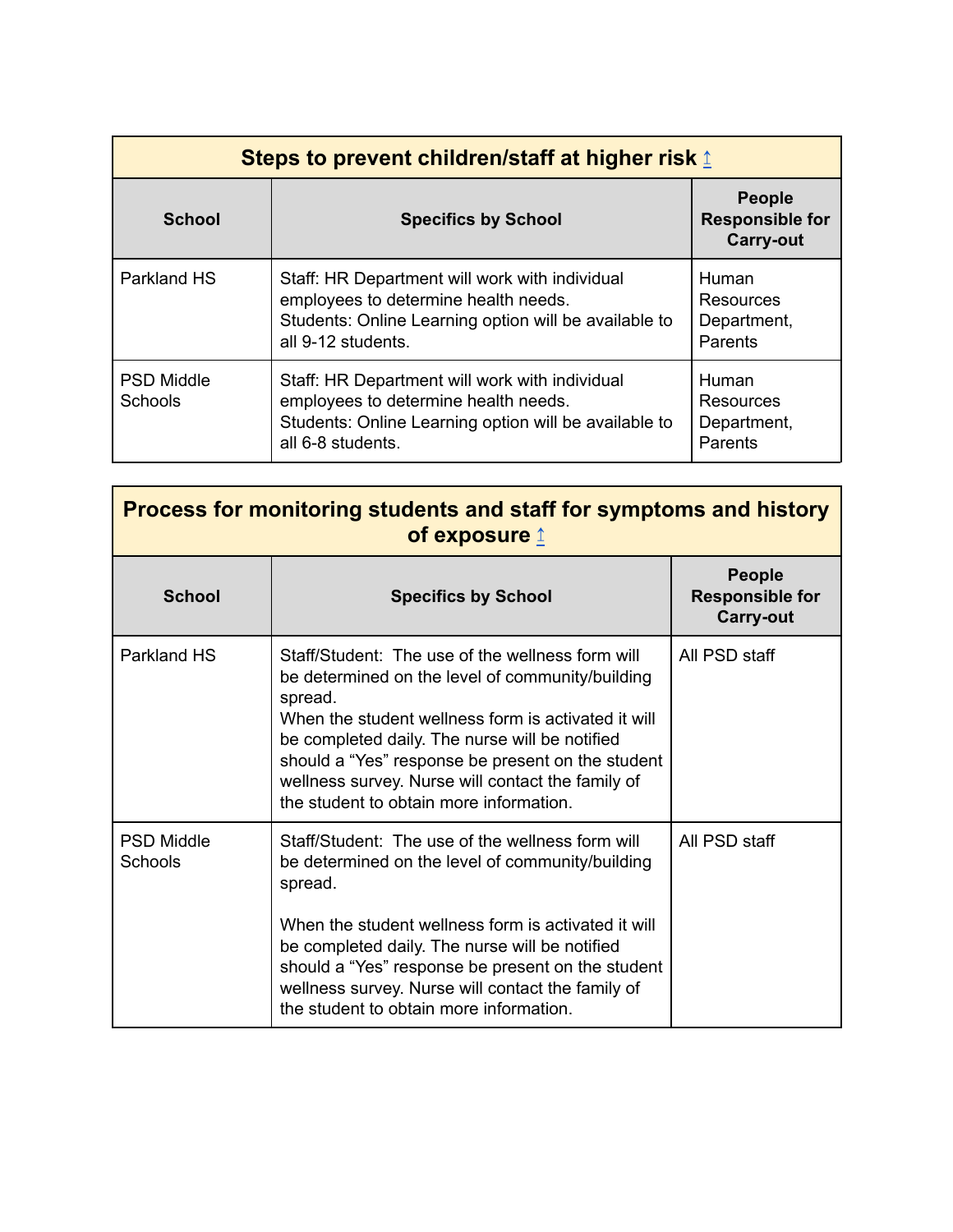### <span id="page-4-0"></span>**Steps to take in relation to isolation or quarantine when a staff member, child or visitor becomes sick or demonstrates a history of exposure** [↥](#page-0-0)

| <b>School</b>                | <b>Specifics by School</b>                                                                                            | <b>People</b><br><b>Responsible for</b><br><b>Carry-out</b> |
|------------------------------|-----------------------------------------------------------------------------------------------------------------------|-------------------------------------------------------------|
| Parkland HS                  | The isolation of individuals will be determined based<br>on presenting symptoms and the building CSN's<br>assessment. | Nurse, Principal                                            |
| <b>PSD Middle</b><br>Schools | The isolation of individuals will be determined based<br>on presenting symptoms and the building CSN's<br>assessment. | Nurse, Principal                                            |

<span id="page-4-1"></span>

| Guidelines for when an isolated or quarantined staff member, child,<br>or visitor may return to school 1 |                                                                                                                                                           |                                                             |
|----------------------------------------------------------------------------------------------------------|-----------------------------------------------------------------------------------------------------------------------------------------------------------|-------------------------------------------------------------|
| <b>School</b>                                                                                            | <b>Specifics by School</b>                                                                                                                                | <b>People</b><br><b>Responsible for</b><br><b>Carry-out</b> |
| Parkland HS                                                                                              | Building nurses in conjunction with the Director of<br>Health & Wellness and the DOH may utilize the most<br>current recommendations provided by the DOH. | Nurse, Principal                                            |
| <b>PSD Middle</b><br><b>Schools</b>                                                                      | Building nurses in conjunction with the Director of<br>Health & Wellness and the DOH may utilize the most<br>current recommendations provided by the DOH. | Nurse, Principal                                            |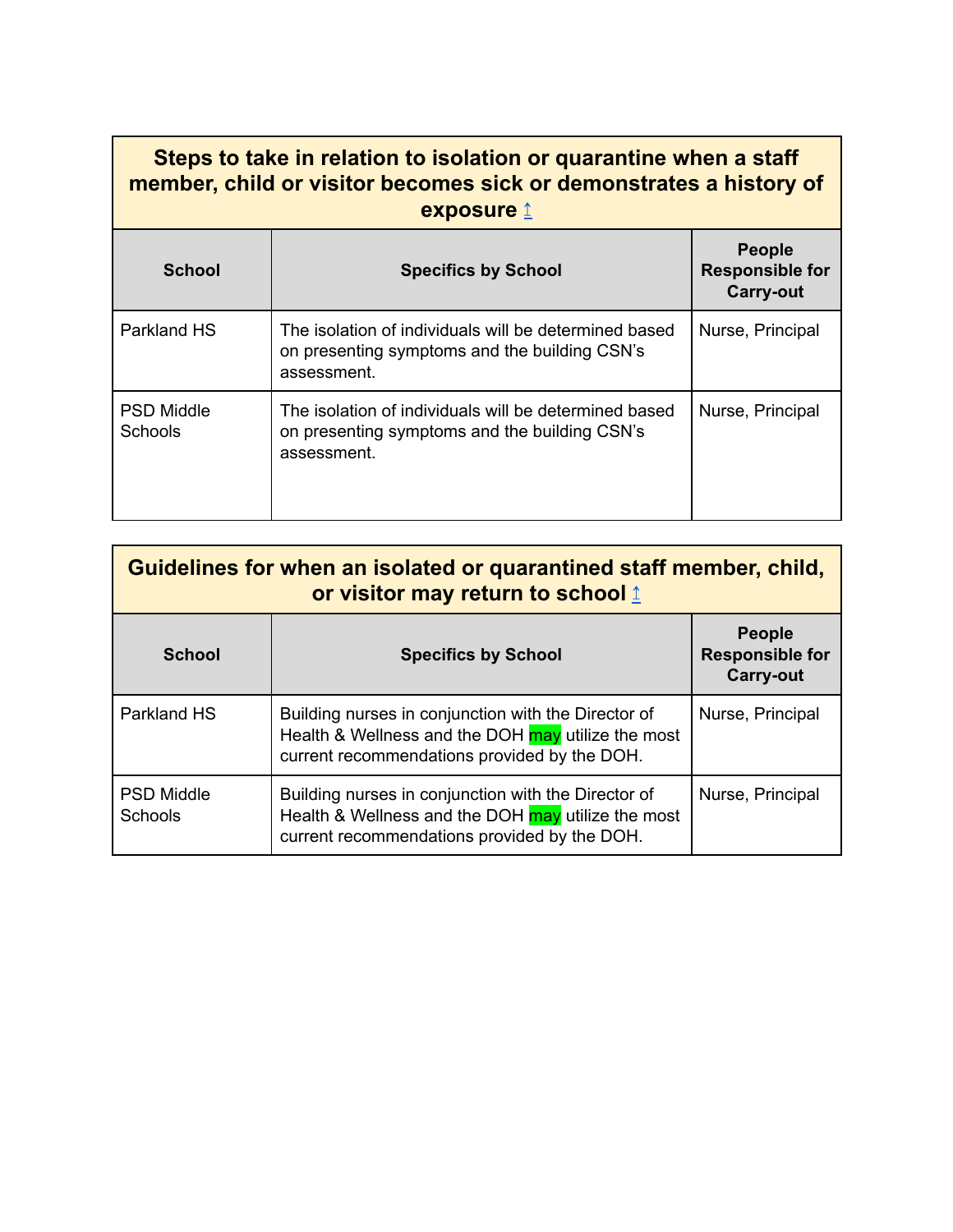<span id="page-5-0"></span>

| <b>Expectations for the posting of signs in highly visible locations that</b><br>promote everyday protective measures on how to stop the spread of<br>germs 1                                                                                                                                                                                                                                                                                                                                                                            |                            |                                                                                 |  |
|------------------------------------------------------------------------------------------------------------------------------------------------------------------------------------------------------------------------------------------------------------------------------------------------------------------------------------------------------------------------------------------------------------------------------------------------------------------------------------------------------------------------------------------|----------------------------|---------------------------------------------------------------------------------|--|
| <b>School</b>                                                                                                                                                                                                                                                                                                                                                                                                                                                                                                                            | <b>Specifics by School</b> | <b>People</b><br><b>Responsible for</b><br><b>Carry-out</b>                     |  |
| Post signs in highly visible locations (eg. school entrances, restrooms) that promote<br>everyday protective measures and describe how to stop the spread of germs (such as<br>by properly washing hands and properly wearing a face covering).<br>Broadcast regular announcements on reducing the spread of COVID-19.<br>Include messages (eg.videos) about behaviors that prevent the spread of COVID-19<br>when communicating with staff and families (such as on school websites, in emails<br>and on school social media accounts). |                            |                                                                                 |  |
| Parkland HS                                                                                                                                                                                                                                                                                                                                                                                                                                                                                                                              | See above                  | Nurse, PHS<br>Admin Team,<br><b>Building</b><br>Custodians,<br><b>TV Studio</b> |  |
| <b>PSD Middle</b><br>Schools                                                                                                                                                                                                                                                                                                                                                                                                                                                                                                             | See above                  | Nurse, MS<br>Administrative<br>Team, Building<br>Custodian,<br><b>TV Studio</b> |  |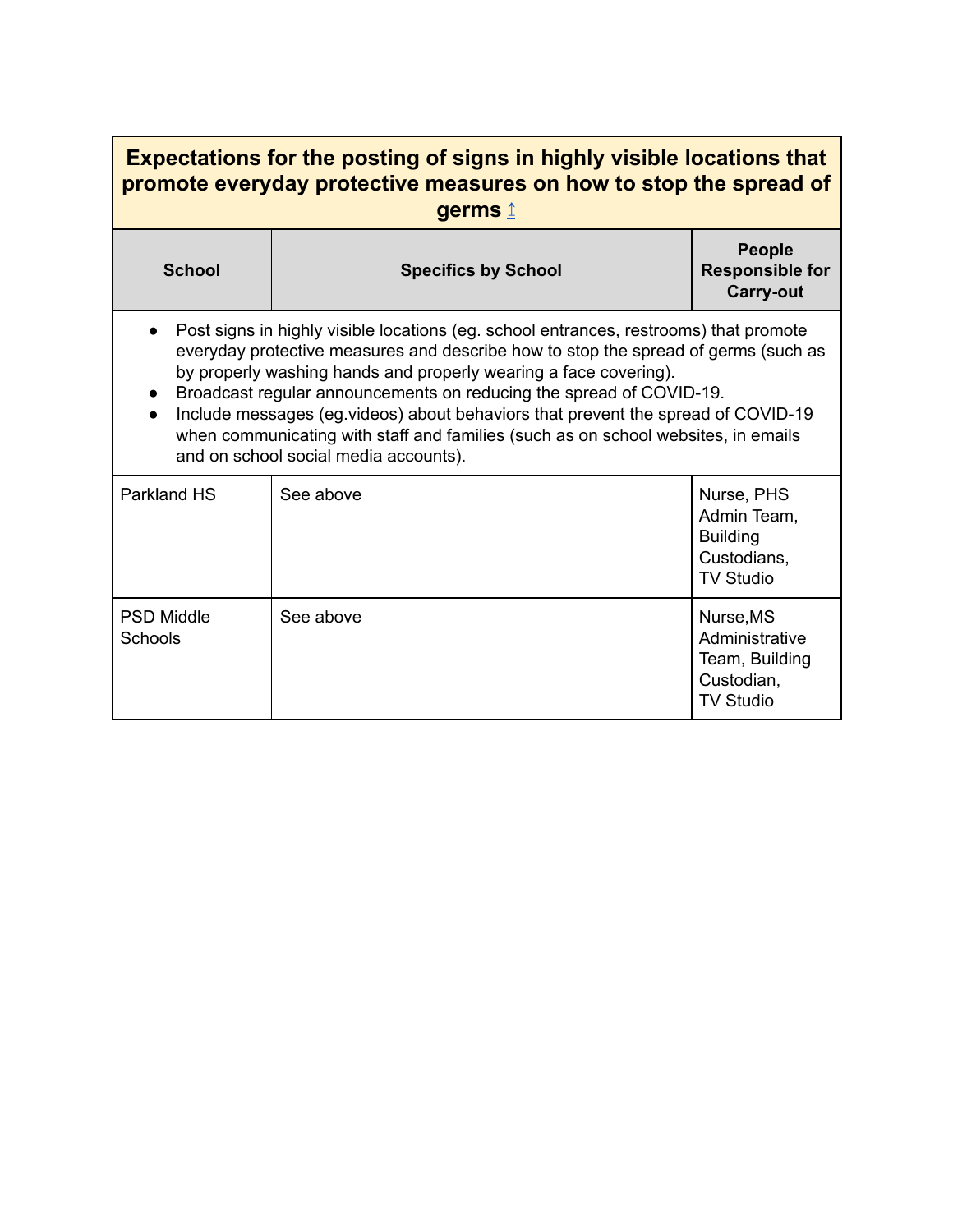<span id="page-6-0"></span>

| <b>Procedures for cleaning, sanitizing, disinfecting and ventilating</b><br>learning spaces, surfaces, and any other areas used by students (ie.<br>restrooms, drinking fountains, hallways and transportation) ₫                                                                                                                                                                                                                                                                                  |                                                                                                                                                                                                                                                                                                                                                                                                                                                                                                                                                                                                                                                                 |                                                                                                    |
|----------------------------------------------------------------------------------------------------------------------------------------------------------------------------------------------------------------------------------------------------------------------------------------------------------------------------------------------------------------------------------------------------------------------------------------------------------------------------------------------------|-----------------------------------------------------------------------------------------------------------------------------------------------------------------------------------------------------------------------------------------------------------------------------------------------------------------------------------------------------------------------------------------------------------------------------------------------------------------------------------------------------------------------------------------------------------------------------------------------------------------------------------------------------------------|----------------------------------------------------------------------------------------------------|
| <b>School</b>                                                                                                                                                                                                                                                                                                                                                                                                                                                                                      | <b>Specifics by School</b>                                                                                                                                                                                                                                                                                                                                                                                                                                                                                                                                                                                                                                      | <b>People</b><br><b>Responsible for</b><br><b>Carry-out</b>                                        |
| Clean and disinfect frequently touched surfaces and objects within the school and on<br>$\bullet$<br>school buses at least daily, including door handles, sink handles and drinking<br>fountains.<br>Ensure ventilation systems operate properly and increase circulation of outdoor air by<br>$\bullet$<br>opening windows and doors when possible.<br>Take steps to limit or prohibit the use of communal drinking fountains and provide safe<br>alternatives for providing water when possible. |                                                                                                                                                                                                                                                                                                                                                                                                                                                                                                                                                                                                                                                                 |                                                                                                    |
| Parkland HS                                                                                                                                                                                                                                                                                                                                                                                                                                                                                        | Disinfectant products will be available in the<br>classrooms and can be used at the teacher's<br>discretion.<br>Buses will be equipped with hand sanitizer for<br>students.<br>Buses sanitized after morning and afternoon bus<br>runs. Buses will be ventilated on return to the bus<br>garage, when weather permits.<br>Water fountains will not be utilized. Bottle filling<br>stations, if applicable, may be utilized to refill<br>water bottles.<br>Cafeteria tables will be disinfected after breakfast,<br>before/after lunches by Food Services staff, and<br>after school by the custodial staff.                                                     | <b>Building</b><br>Custodian,<br>Transportation<br>Department<br>(buses),<br>Classroom<br>teachers |
| <b>PSD Middle</b><br>Schools                                                                                                                                                                                                                                                                                                                                                                                                                                                                       | Disinfectant products will be available in the<br>$\bullet$<br>classrooms and can be used at the teacher's<br>discretion.<br>Buses will be equipped with hand sanitizer for<br>students.<br>Buses sanitized after morning and afternoon bus<br>$\bullet$<br>runs. Buses will be ventilated on return to the bus<br>garage, when weather permits.<br>Water fountains will not be utilized. Bottle filling<br>$\bullet$<br>stations, if applicable, may be utilized to refill<br>water bottles.<br>Cafeteria tables will be disinfected after breakfast,<br>$\bullet$<br>before/after lunches by Food Services staff, and<br>after school by the custodial staff. | <b>Building</b><br>Custodian,<br>Transportation<br>Department<br>(buses),<br>Classroom<br>teachers |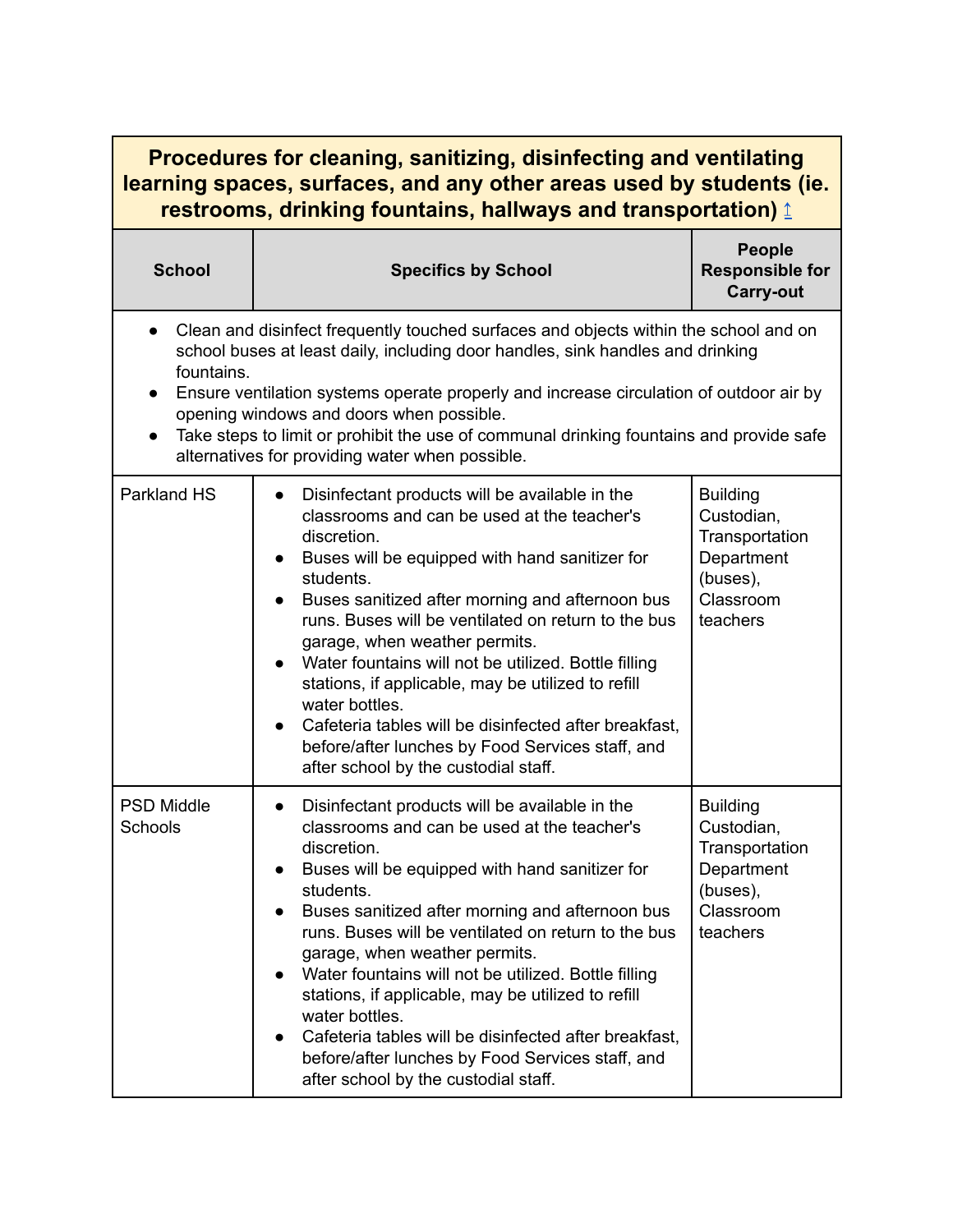<span id="page-7-0"></span>

| <b>Protocols for classroom/learning space occupancy that allow</b><br>for social distancing among students and staff throughout the<br>day to the maximum extent feasible $\mathbf{\underline{f}}$                                                                                                                                                                                                                                                                                                                                                                                                                                                                                                                                                                                                                                                                                                                                                                                                   |                                                                                                                                                                                                                                                                                                                                                                                                                                                                                                                                                                                                                                                                                                                                                                                                                                                      |                                                                                |
|------------------------------------------------------------------------------------------------------------------------------------------------------------------------------------------------------------------------------------------------------------------------------------------------------------------------------------------------------------------------------------------------------------------------------------------------------------------------------------------------------------------------------------------------------------------------------------------------------------------------------------------------------------------------------------------------------------------------------------------------------------------------------------------------------------------------------------------------------------------------------------------------------------------------------------------------------------------------------------------------------|------------------------------------------------------------------------------------------------------------------------------------------------------------------------------------------------------------------------------------------------------------------------------------------------------------------------------------------------------------------------------------------------------------------------------------------------------------------------------------------------------------------------------------------------------------------------------------------------------------------------------------------------------------------------------------------------------------------------------------------------------------------------------------------------------------------------------------------------------|--------------------------------------------------------------------------------|
| <b>School</b>                                                                                                                                                                                                                                                                                                                                                                                                                                                                                                                                                                                                                                                                                                                                                                                                                                                                                                                                                                                        | <b>Specifics by School</b>                                                                                                                                                                                                                                                                                                                                                                                                                                                                                                                                                                                                                                                                                                                                                                                                                           | <b>People</b><br><b>Responsible for</b><br><b>Carry-out</b>                    |
| Develop a schedule so that student and staff groupings are as static as possible by<br>having the same group of students stay with the same staff based on age and<br>developmental level of students.<br>Create staggered schedules to limit the number of individuals in classrooms and<br>$\bullet$<br>other spaces.<br>Social distancing practices for seating will be to the maximum extent feasible and<br>appropriate.<br>Hold classes in gyms, auditoriums or other large spaces as needed.<br>Turn desks to face in the same direction or have students sit on only one side of<br>tables, spaced apart. Consider the unique needs of music programs (e.g., band,<br>orchestra, choir) and transmission risk-mitigation protocols to address hygiene,<br>disinfection of equipment, distancing during practice and competition, and numbers<br>of participants. Due to potential increased risk of droplet transmission, physical<br>distancing should be prioritized for wind instruments. |                                                                                                                                                                                                                                                                                                                                                                                                                                                                                                                                                                                                                                                                                                                                                                                                                                                      |                                                                                |
| Parkland HS                                                                                                                                                                                                                                                                                                                                                                                                                                                                                                                                                                                                                                                                                                                                                                                                                                                                                                                                                                                          | The PHS Administrative Team will review these<br>parameters with their respective departments and<br>develop common practices for classroom setups<br>within our departments.<br>Students will be permitted to use their<br>lockers.<br><b>Hallway Traffic Plans have been created to</b><br>reduce congestion and maintain social<br>distancing.<br>Classrooms will have specific teacher-led<br>period dismissal patterns and building wide<br>staggered patterns (Even day = even room<br>1 min early dismissal & Odd day = odd<br>room 1 min early dismissal).<br>Communicate important aspects of the<br>above to students, staff, and families.<br>At such time when administration deems<br>appropriate, teachers may bring small<br>groups together during class for<br>remediation purposes with social<br>distancing to the maximum extent | <b>PHS</b><br>Administrative<br>Team<br><b>PHS Department</b><br><b>Chairs</b> |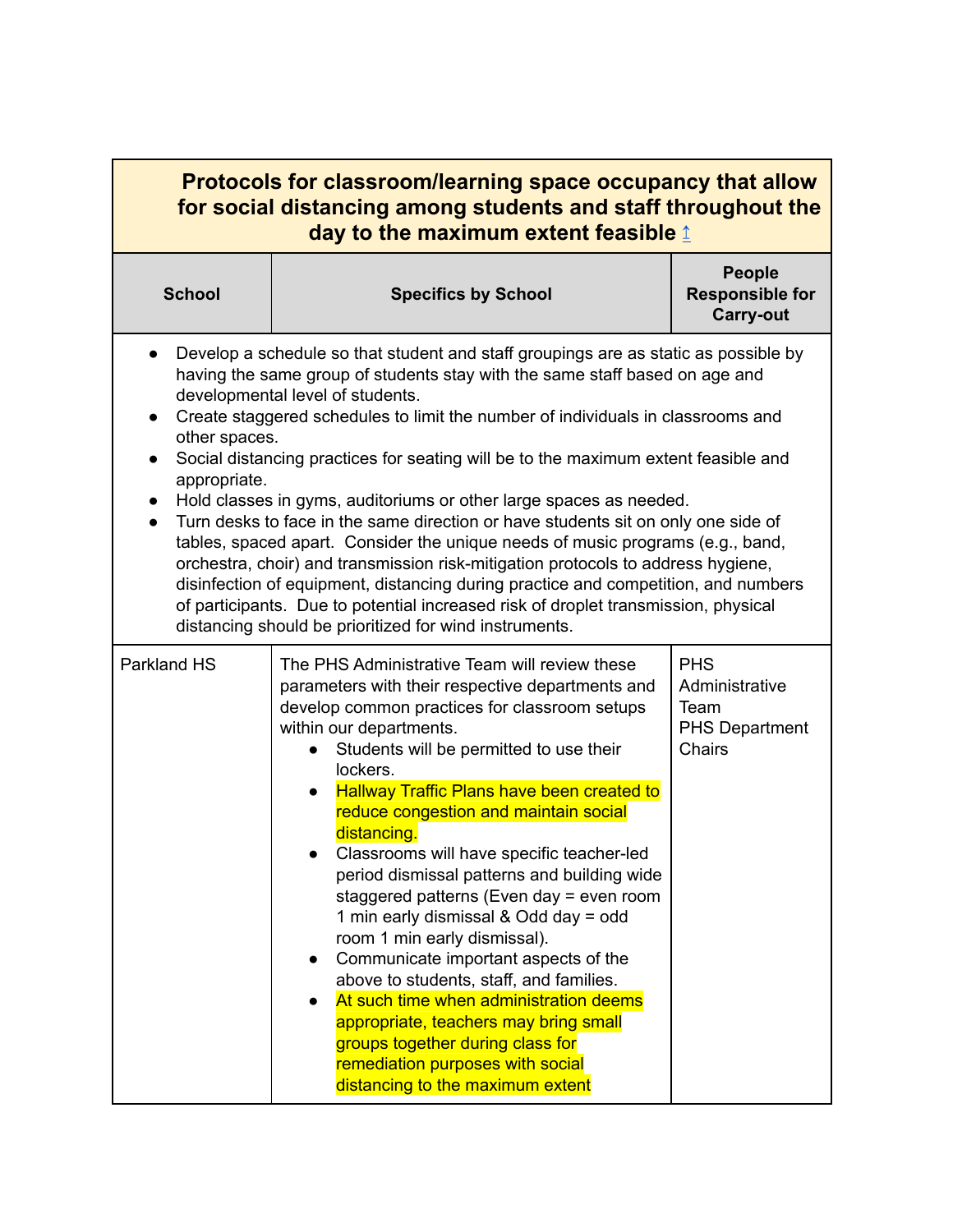|                              | possible.<br>At such time when administration deems<br>appropriate teachers may utilize small<br>cooperative learning groups in class with<br>social distancing to the maximum extent<br>possible.<br>Utilize a desk layout plan to maintain<br>$\bullet$<br>feasible social distances. <b>Rows and</b><br>columns for individual desks when<br><b>possible</b> :<br>Students will be permitted face covering<br>$\bullet$<br>breaks as needed if wearing a face<br>covering.                                                                                                                                                                                                                                                                                                                                                                                                                                                                                                                                                                                                                                                                                                                                                                                                       |                                                                                                               |
|------------------------------|-------------------------------------------------------------------------------------------------------------------------------------------------------------------------------------------------------------------------------------------------------------------------------------------------------------------------------------------------------------------------------------------------------------------------------------------------------------------------------------------------------------------------------------------------------------------------------------------------------------------------------------------------------------------------------------------------------------------------------------------------------------------------------------------------------------------------------------------------------------------------------------------------------------------------------------------------------------------------------------------------------------------------------------------------------------------------------------------------------------------------------------------------------------------------------------------------------------------------------------------------------------------------------------|---------------------------------------------------------------------------------------------------------------|
| <b>PSD Middle</b><br>Schools | MS Admin Team will review these parameters with<br>their respective departments and develop<br>common practices for classroom setups within our<br>departments<br>Limited locker stops throughout the school<br>day.<br><b>Hallway Traffic Plans have been created to</b><br>reduce congestion and maintain social<br>distancing.<br>Classrooms will have specific teacher led<br>period dismissal patterns and<br>building-wide staggered patterns.<br>The bell schedule has been modified to<br>$\bullet$<br>create more time for teacher supervision of<br>students, and extra time for student<br>transitions.<br>Communicate important aspects of the<br>above to students, staff, and families.<br>At such time when administration deems<br>appropriate, teachers may bring small<br>groups together during class for<br>remediation purposes with social<br>distancing to the maximum extent<br>possible.<br>At such time when administration deems<br>appropriate teachers may utilize small<br>cooperative learning groups in class with<br>social distancing to the maximum extent<br>possible.<br>Utilize a desk layout plan to maintain<br>feasible social distances. All desks will be<br>organized in columns and rows.<br>Designate specific procedures for student | <b>MS Administrative</b><br>Team,<br><b>MS Team</b><br>Leaders, and<br><b>Department Chairs</b><br>(specials) |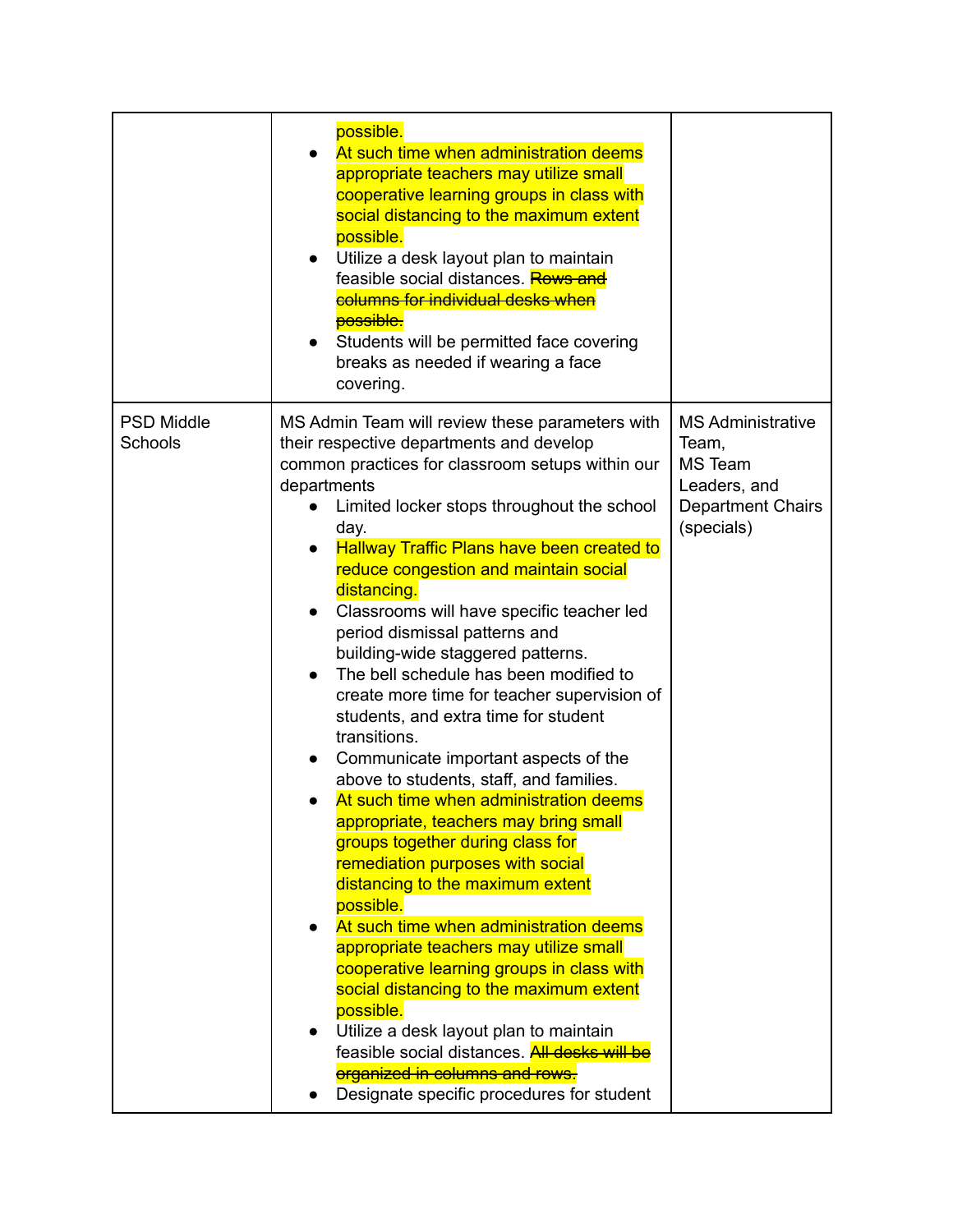| lavatory use.<br>• Students will be permitted face covering<br>breaks as needed if wearing a face<br>covering. |  |
|----------------------------------------------------------------------------------------------------------------|--|
|                                                                                                                |  |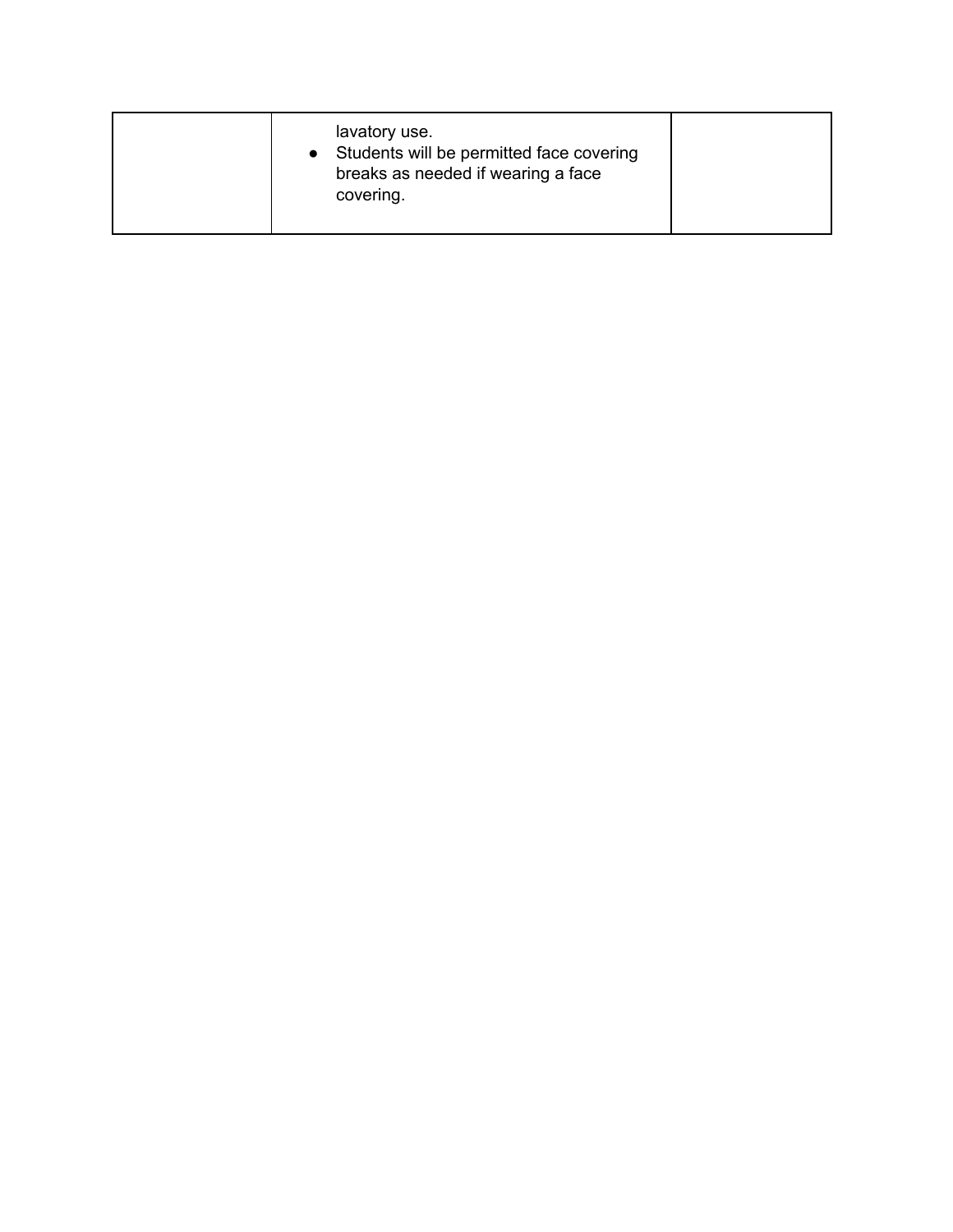<span id="page-10-0"></span>

| Procedures for restricting the use of cafeterias and other<br>congregate settings and serving meals in alternate settings such as<br>classrooms 1                                                                   |                                                                                                                                                                                                                                                                                                                                                                                                                                                                                                                                             |                                                                                             |  |
|---------------------------------------------------------------------------------------------------------------------------------------------------------------------------------------------------------------------|---------------------------------------------------------------------------------------------------------------------------------------------------------------------------------------------------------------------------------------------------------------------------------------------------------------------------------------------------------------------------------------------------------------------------------------------------------------------------------------------------------------------------------------------|---------------------------------------------------------------------------------------------|--|
| <b>School</b>                                                                                                                                                                                                       | <b>Specifics by School</b>                                                                                                                                                                                                                                                                                                                                                                                                                                                                                                                  | <b>People</b><br><b>Responsible for</b><br><b>Carry-out</b>                                 |  |
| Serve meals in classrooms or other spaces as an alternative to the cafeteria.<br>Serve individually plated meals/box lunches and avoid buffet style meals whenever<br>possible.<br>Avoid sharing food and utensils. |                                                                                                                                                                                                                                                                                                                                                                                                                                                                                                                                             |                                                                                             |  |
| Parkland HS                                                                                                                                                                                                         | Students will arrive and leave from Cafeteria Lunch<br>in staggered patterns. No salad or self-serve bars.<br>No cash or deposits accepted at school buildings.<br>All deposits will be centralized and accepted at the<br>Food Services office. Utilization of scanners by<br>cafeteria staff to reduce high touch frequency for<br>lunch payment.<br>Provide an abundance of hand sanitizing stations<br>so students can use prior to/after lunch period.                                                                                 | <b>PHS Cafeteria</b><br>Staff, PHS<br>Administrative<br>Team, and School<br><b>Services</b> |  |
| <b>PSD Middle</b><br>Schools                                                                                                                                                                                        | Students will be seated a minimum of three feet<br>apart while eating lunch.<br>Students will arrive and leave from Cafeteria Lunch<br>in staggered patterns. No salad or self-serve bars.<br>No cash or deposits accepted at school buildings.<br>All deposits will be centralized and accepted at the<br>Food Services office. Utilization of scanners by<br>cafeteria staff to reduce high touch frequency for<br>lunch payment.<br>Provide an abundance of hand sanitizing stations<br>so students can use prior to/after lunch period. | MS Cafeteria Staff,<br><b>MS Administrative</b><br>Team, and School<br><b>Services</b>      |  |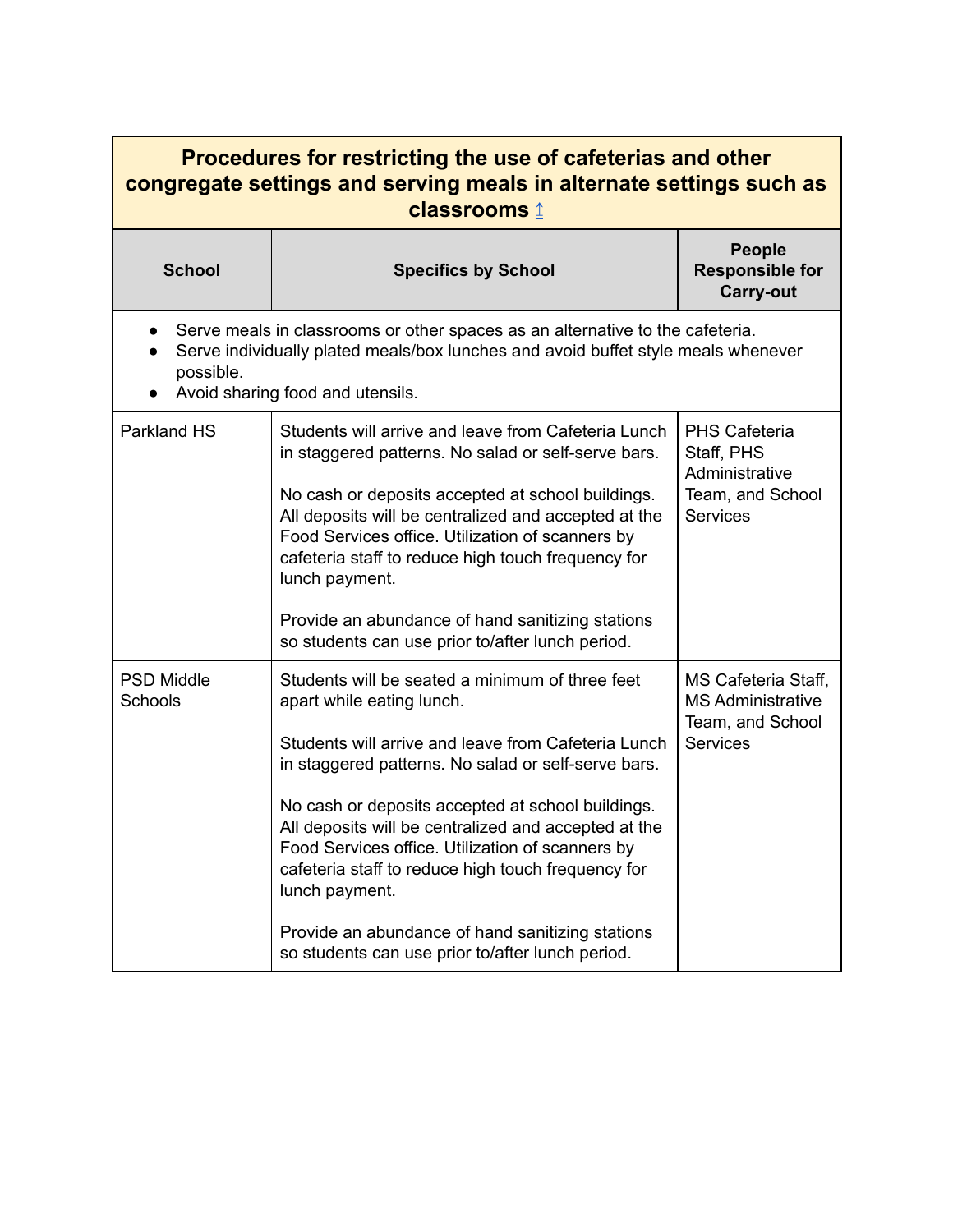<span id="page-11-0"></span>

| Protocols for sporting activities and physical education classes $\hat{\mathbb{I}}$                                                  |                                                                                                                                                                                                                                                                                                                                                                                                                                                                                                                                                                                                                                                                                                                                                                                                                                                                                                                                                                                                             |                                                                     |
|--------------------------------------------------------------------------------------------------------------------------------------|-------------------------------------------------------------------------------------------------------------------------------------------------------------------------------------------------------------------------------------------------------------------------------------------------------------------------------------------------------------------------------------------------------------------------------------------------------------------------------------------------------------------------------------------------------------------------------------------------------------------------------------------------------------------------------------------------------------------------------------------------------------------------------------------------------------------------------------------------------------------------------------------------------------------------------------------------------------------------------------------------------------|---------------------------------------------------------------------|
| <b>School</b>                                                                                                                        | <b>Specifics by School</b>                                                                                                                                                                                                                                                                                                                                                                                                                                                                                                                                                                                                                                                                                                                                                                                                                                                                                                                                                                                  | <b>People</b><br><b>Responsible for</b><br><b>Carry-out</b>         |
| $\bullet$<br>numbers of participants.<br>$\bullet$<br>Consider the following:<br>$\circ$<br>$\circ$<br>$\circ$<br>$\circ$<br>$\circ$ | Levels of community spread will be evaluated prior to travel both at the current<br>location and the destination.<br>Implement transmission risk-mitigation protocols in non-contact sports to address<br>hygiene, disinfection of equipment, distancing during practice and competition and<br>Require enhanced surveillance and testing for any contact sports to minimize higher<br>risk of transmission in participating athletes.<br>Select and provide safe opportunities for exercise and sports events for students.<br>Physical proximity of players and the length of time that players are close to<br>each other or to staff.<br>Amount of necessary touching of shared equipment and gear (e.g., protective<br>gear, balls, bats, racquet, mats or water bottles).<br>Ability to engage in social distancing while not actively engaged in play (e.g.,<br>practice, games, locker rooms, showers).<br>Engagement of players at higher risk of developing serious disease.<br>Size of the team. |                                                                     |
| <b>Parkland HS</b>                                                                                                                   | Select team sports are introduced with exchange of<br>equipment (balls/rackets) with sanitizing hands of<br>each participant and equipment sanitized midweek.<br>Outdoor activities whenever feasible.<br>Locker rooms will be available to secure valuables<br>and for handwashing.                                                                                                                                                                                                                                                                                                                                                                                                                                                                                                                                                                                                                                                                                                                        | H/PE<br>Department<br>Supervisor &<br><b>HPE Department</b><br>Head |
| <b>PSD Middle</b><br>Schools                                                                                                         | Locker rooms will be available to wash/sanitize<br>hands before and after gym class. Locker rooms will<br>be used for students to change for gym class and to<br>store student books/laptops/bags.<br><b>Physical Education equipment will be sanitized</b><br>midweek.<br>Classes will attempt to go outside as much as<br>possible for class as it is easier to social distance.                                                                                                                                                                                                                                                                                                                                                                                                                                                                                                                                                                                                                          | H/PE<br>Department<br>Supervisor &<br><b>HPE Department</b><br>Head |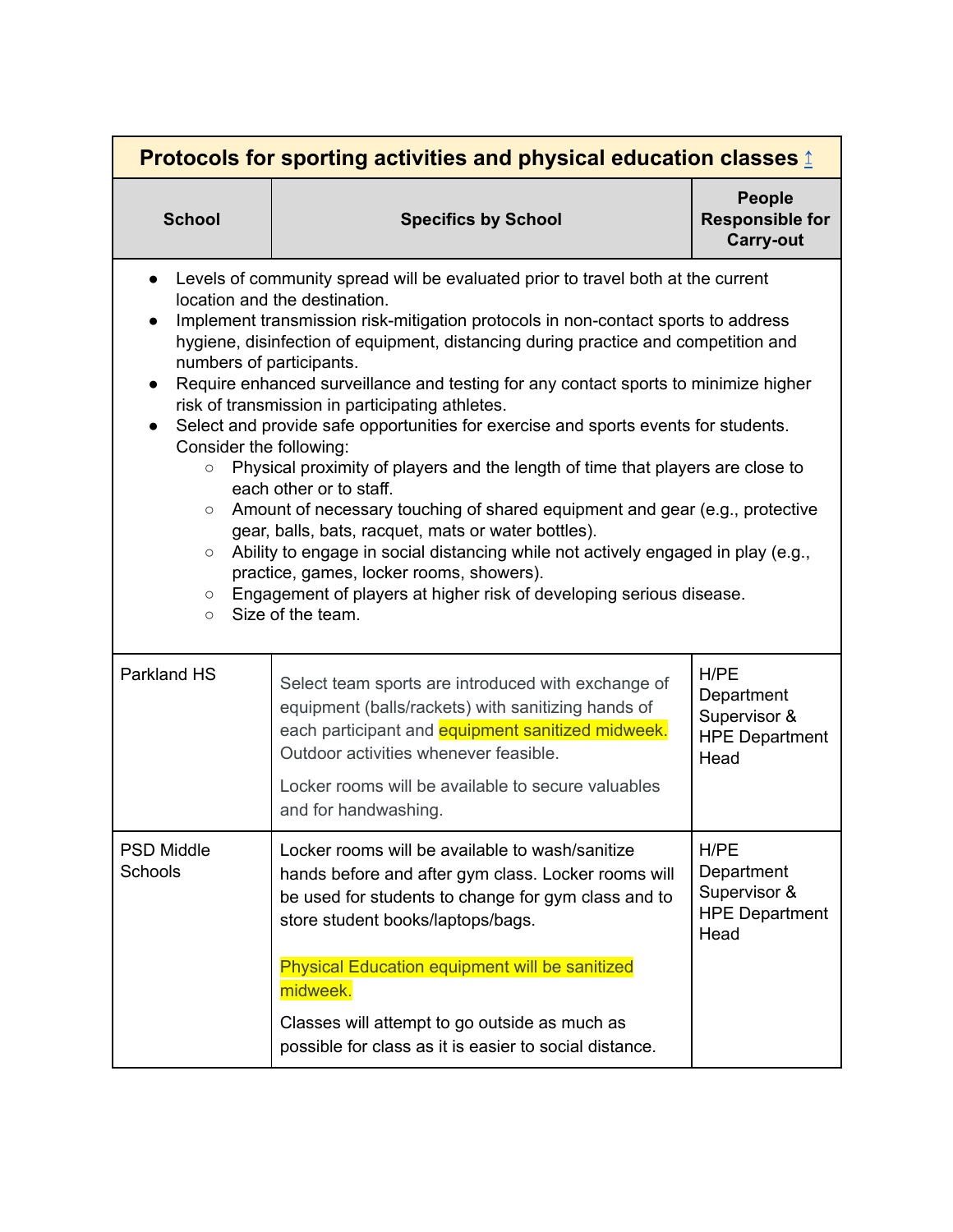<span id="page-12-0"></span>

| Schedule for training all faculty and staff on the implementation of<br>the Health and Safety Plans before providing services to students 1                                                     |                                                                                                      |                                                             |  |
|-------------------------------------------------------------------------------------------------------------------------------------------------------------------------------------------------|------------------------------------------------------------------------------------------------------|-------------------------------------------------------------|--|
| <b>School</b>                                                                                                                                                                                   | <b>Specifics by School</b>                                                                           | <b>People</b><br><b>Responsible for</b><br><b>Carry-out</b> |  |
| Conduct training in person or virtually.<br>Stagger in-person training schedules based on plan implementation timelines.<br>Disseminate and update training documents as a reference for staff. |                                                                                                      |                                                             |  |
| Parkland HS                                                                                                                                                                                     | Training for staff on the Professional Development<br>Days prior to the first student day of school. | <b>PHS</b><br>Administrative<br>Team and<br>designees       |  |
| <b>PSD Middle</b><br><b>Schools</b>                                                                                                                                                             | Training for staff on the Professional Development<br>Days prior to the first student day of school. | Middle School<br>Administrative<br>Team and<br>designees    |  |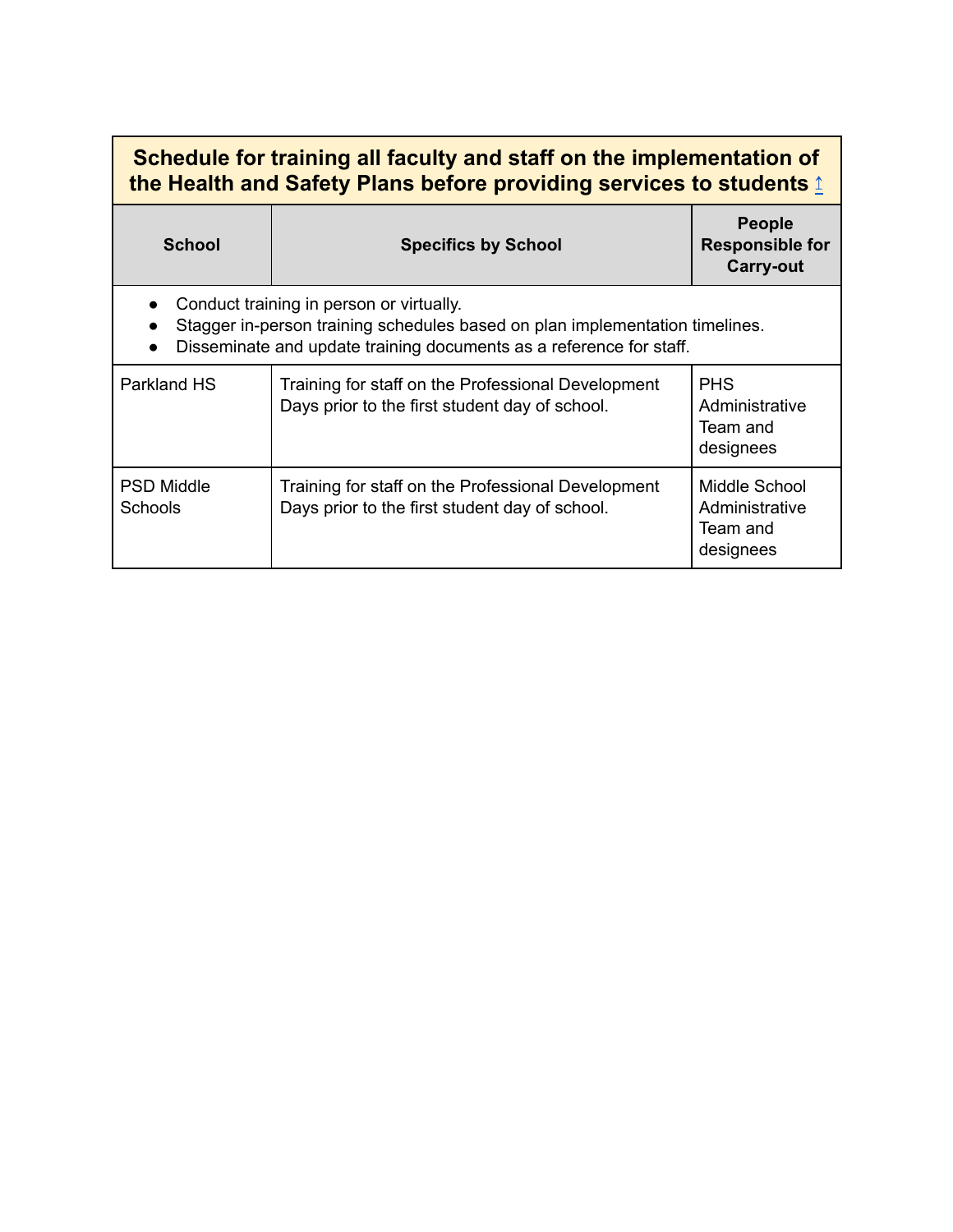### <span id="page-13-0"></span>**Additional Areas to Address:**

**Student arrival social [distancing/safety](#page-15-0) from bus**

**Bell schedule adjustment to [accommodate](#page-16-0) social distancing**

**Student dismissal social [distancing/safety](#page-17-0) parent pick-up**

**Student dismissal social [distancing/safety](#page-18-0) bus**

**Protocols for walking in [hallways/transitioning](#page-19-0) to other classes**

**Methods of limiting the number of individuals in [classrooms](#page-20-0) and other learning spaces, and [interactions](#page-20-0) between groups of students**

**[Classroom](#page-20-1) set-up to maintain social distancing**

**Protocols for students [unpacking](#page-21-0) and packing up materials in at lockers**

**Protocol for social [distancing](#page-22-0) in the media center**

**Protocol for social distancing and disinfecting in the media center and [makerspace](#page-23-0) areas**

**Protocol for social [distancing](#page-24-0) in music class**

**Protocol for social [distancing](#page-25-0) in art room**

**Protocols for [disinfecting](#page-25-1) materials in encore classrooms**

**Protocol for social [distancing](#page-26-0) in Speech, Title, Learning Support, OT, PT & ESL [Classrooms](#page-26-0)**

**Protocol for [disinfecting](#page-26-1) materials in Speech, Title, Learning Support OT, PT & ESL [Classrooms](#page-26-1)**

**Protocols for [maintaining](#page-26-1) social distancing in the restrooms**

**[Protocols](#page-27-0) for water fountains & bottle filling stations**

**[Protocols](#page-28-0) for entering cafeteria and going through lunch line**

**Cafeteria set-up to maintain social [distancing](#page-28-1)**

**Protocols and [procedures](#page-29-0) to use nurse's office**

**Protocols for social [distancing](#page-29-1) in main office for students and staff**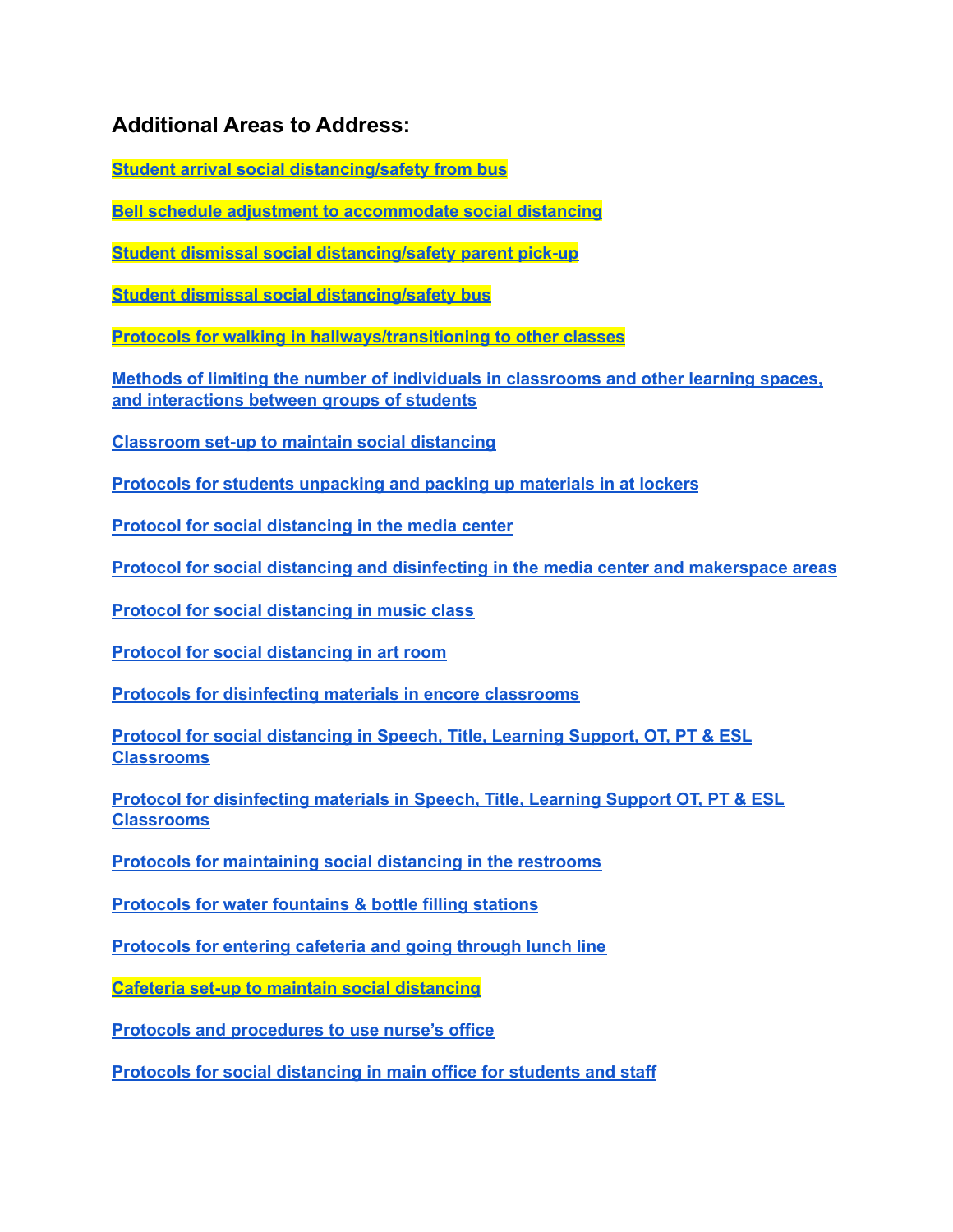**Protocols for social [distancing/safety](#page-30-0) during State Mandated Drills**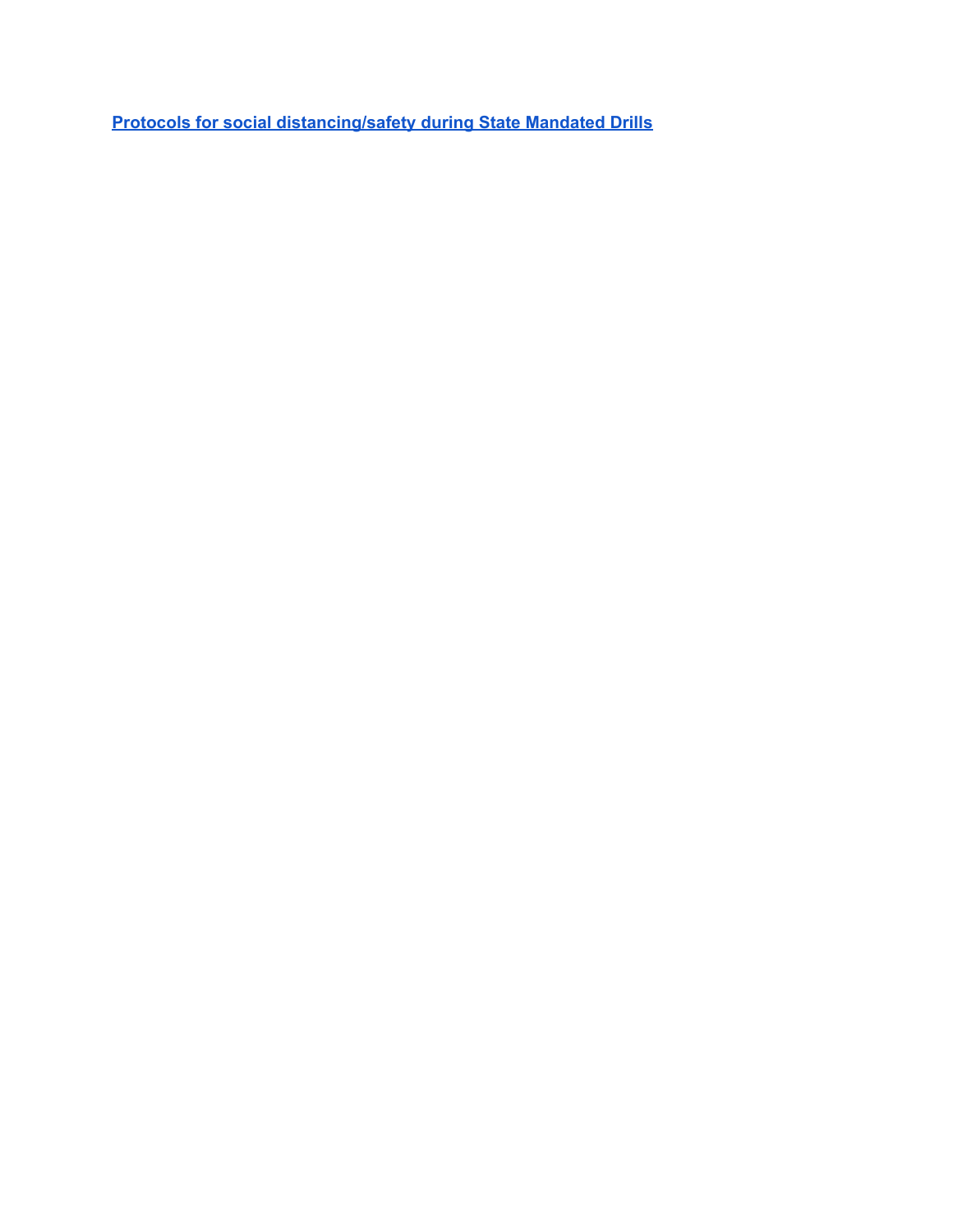<span id="page-15-0"></span>

| <b>Student arrival social distancing/safety from bus 1</b>                                                                                                                                                                                                                                                                                                                                                                       |                                                                                                                                                                                                                                                                                                                                                                                                                                                                                                                                                                                                                                                                                                                                  |                                                             |
|----------------------------------------------------------------------------------------------------------------------------------------------------------------------------------------------------------------------------------------------------------------------------------------------------------------------------------------------------------------------------------------------------------------------------------|----------------------------------------------------------------------------------------------------------------------------------------------------------------------------------------------------------------------------------------------------------------------------------------------------------------------------------------------------------------------------------------------------------------------------------------------------------------------------------------------------------------------------------------------------------------------------------------------------------------------------------------------------------------------------------------------------------------------------------|-------------------------------------------------------------|
| <b>School</b>                                                                                                                                                                                                                                                                                                                                                                                                                    | <b>Specifics by School</b>                                                                                                                                                                                                                                                                                                                                                                                                                                                                                                                                                                                                                                                                                                       | <b>People</b><br><b>Responsible for</b><br><b>Carry-out</b> |
| Implement standard operating procedures while taking preventative measures such as:<br>Mark spaced lines to enter the building and designate entrance and exit flow paths<br>Establish a protocol for student pick/drop up: staggered entry and release (by grade,<br>class, or bus numbers), marked spacing for pickup<br>Limit unnecessary congregations of students<br>Maintain limited points of entry for security purposes |                                                                                                                                                                                                                                                                                                                                                                                                                                                                                                                                                                                                                                                                                                                                  |                                                             |
| <b>Parkland HS</b>                                                                                                                                                                                                                                                                                                                                                                                                               | Students access the building in a staggered manner<br>at three locations via bus and parent drop and are<br>greeted by an administrator. <b>Students entering the</b><br>building and walking through the hallway may wear a<br><b>Face covering.</b> Students will follow the PSD Indoor<br><b>Face Covering Decision Matrix.</b> Students may<br>access their lockers if needed and walk directly to<br>their classroom or the cafeteria. Staff will be<br>stationed throughout the hallways to monitor student<br>interactions and remind students to stay on the right<br>side of the hallway.                                                                                                                               | <b>PHS</b><br>Administration<br>and PHS Staff               |
| <b>PSD Middle</b><br>Schools                                                                                                                                                                                                                                                                                                                                                                                                     | Students entering the building and walking through<br>the hallway may wear a face covering. Students will<br>follow the PSD Indoor Face Covering Decision<br>Matrix. Students arriving on buses will enter the<br>building from the designated entrances. All students<br>will enter the building at the bus entrance and may<br>access their locker if necessary before walking<br>directly to their classroom. Any students who<br>choose to go to breakfast will go directly to the<br>cafeteria and will sanitize their hands. Staff will be<br>stationed throughout the hallways to monitor social<br>distancing and remind students to stay on the right<br>side of the hallway and to walk single file in the<br>hallway. | MS Staff as<br>assigned, Bus<br>drivers                     |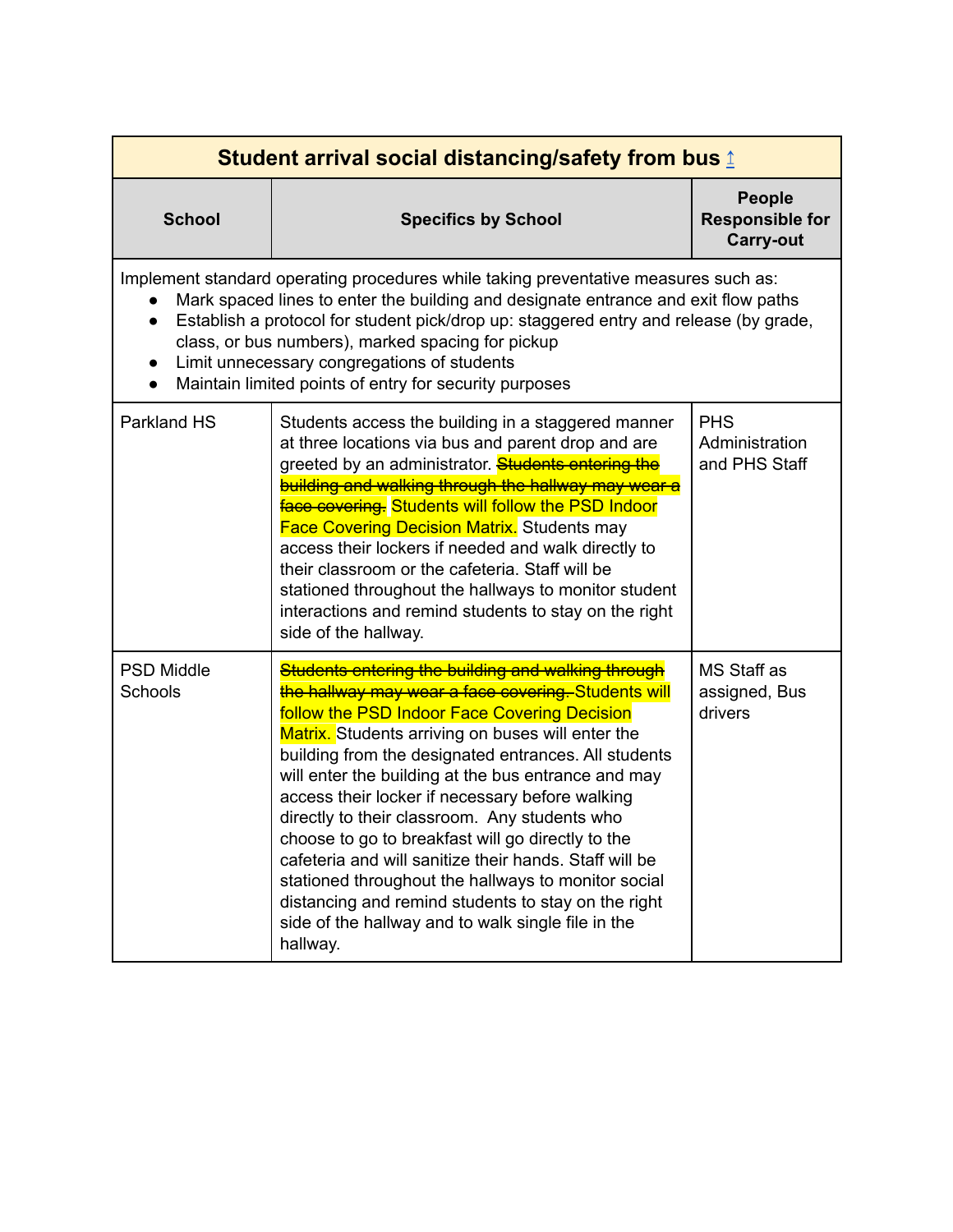<span id="page-16-0"></span>

| Bell schedule adjustment to accommodate social distancing 1             |                                                                                                                                                                                                                                                                                                                                                                                                                                                                                                                                                                                                                                                                                                                                                      |                                                      |
|-------------------------------------------------------------------------|------------------------------------------------------------------------------------------------------------------------------------------------------------------------------------------------------------------------------------------------------------------------------------------------------------------------------------------------------------------------------------------------------------------------------------------------------------------------------------------------------------------------------------------------------------------------------------------------------------------------------------------------------------------------------------------------------------------------------------------------------|------------------------------------------------------|
| <b>School</b>                                                           | <b>Specifics by School</b>                                                                                                                                                                                                                                                                                                                                                                                                                                                                                                                                                                                                                                                                                                                           | <b>People</b><br><b>Responsible</b><br>for Carry-out |
| $\bullet$<br>$\circ$<br>$\circ$<br>$\circ$<br>$\circ$<br>$\circ$<br>day | Limit mixing between groups (to the extent practicable)<br>For class changes and other transitions throughout the school day:<br>Provide additional time for transitions (utilizing state seat time waiver to extend<br>transition period)<br>Designate areas of the hallway (i.e. lanes) as flow paths to keep students<br>separated to minimize congregation of students<br>Plan staggered class (ex: by hall, odd/even room numbers, grade/<br>discipline) changes to decrease number of students in hallways at one time<br>Have the same group of students stay with the same staff (all day for young<br>children and as much as feasible for older children)<br>Conducting cleaning of hallways and high-touch surfaces throughout the school |                                                      |
| Parkland HS                                                             | All students and staff may wear face coverings upon<br>entering the building and during all transitions. Students<br>will follow the PSD Indoor Face Covering Decision<br>Matrix. Students will be permitted to enter the building at<br>7:15 AM with instruction beginning at 7:40 AM. The<br>instructional day will conclude at 2:44 PM. Staggered<br>dismissal from classrooms will be teacher directed. A<br>hallway traffic plan has been created to maintain social<br>distancing guidelines. All staff members will supervise<br>halls during transitions.                                                                                                                                                                                    | <b>PHS</b><br>Administration<br><b>PHS Staff</b>     |
| <b>PSD Middle</b><br>Schools                                            | All students and staff may wear face coverings upon<br>entering the building and during all transitions. Students<br>will follow the PSD Indoor Face Covering Decision<br>Matrix. Students will be permitted to enter the building at<br>7:15 AM with instruction beginning at 7:45 AM. The<br>instructional day will conclude at 2:38 PM. Staggered<br>dismissal from classrooms will be teacher directed. A<br>hallway traffic plan has been created to maintain social<br>distancing guidelines. All staff members will supervise<br>halls during transitions.                                                                                                                                                                                    | Principal,<br>Custodian,<br><b>Teachers</b>          |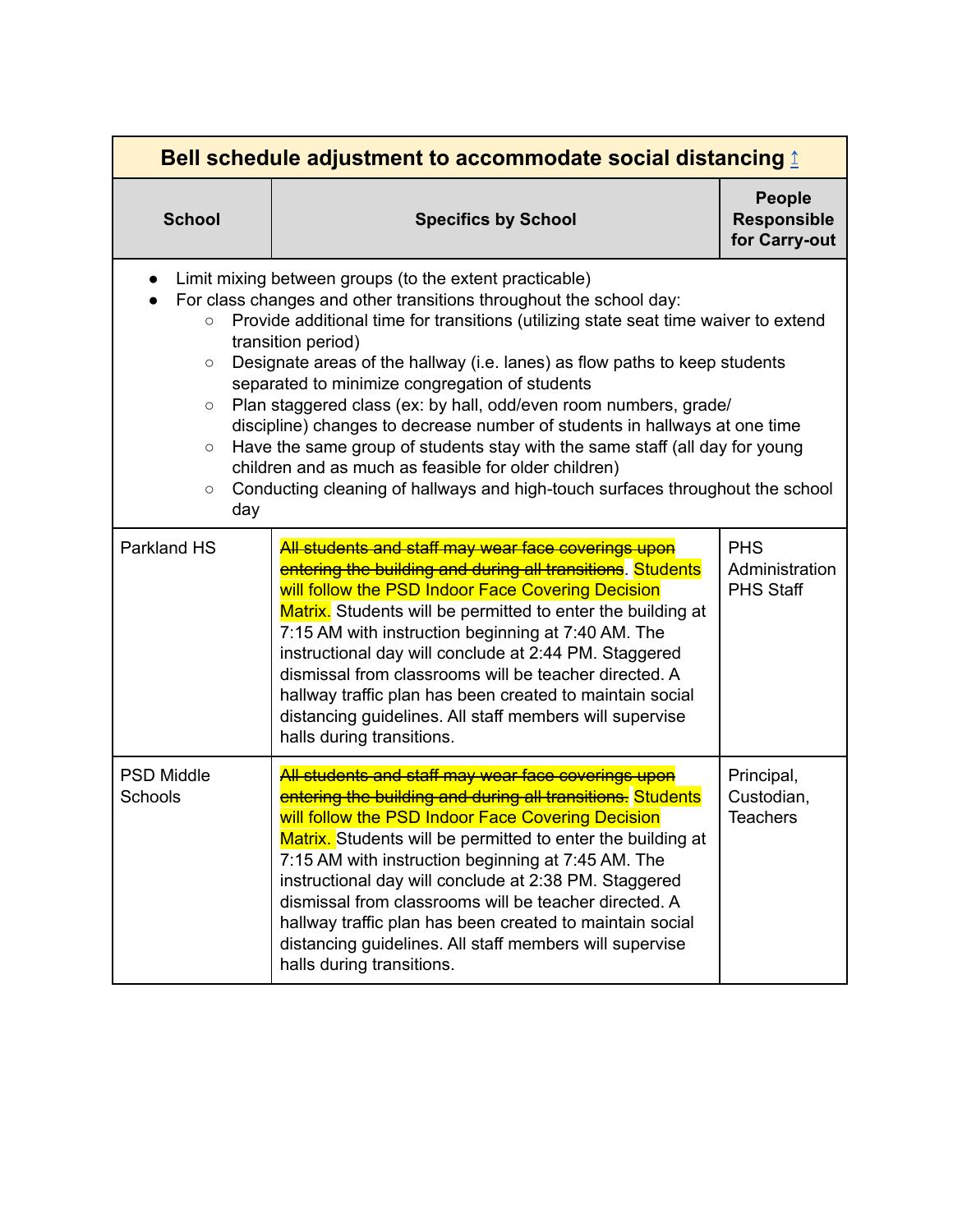<span id="page-17-0"></span>

| <b>School</b>                                                                                                                                                                                                                                                                                                                                                                                                                                                                                                                                                                                                 | <b>Specifics by School</b>                                                                                                                                                                                                                                                                                                                                                              | <b>People</b><br><b>Responsible</b><br>for Carry-out   |
|---------------------------------------------------------------------------------------------------------------------------------------------------------------------------------------------------------------------------------------------------------------------------------------------------------------------------------------------------------------------------------------------------------------------------------------------------------------------------------------------------------------------------------------------------------------------------------------------------------------|-----------------------------------------------------------------------------------------------------------------------------------------------------------------------------------------------------------------------------------------------------------------------------------------------------------------------------------------------------------------------------------------|--------------------------------------------------------|
| Implement standard operating procedures while taking preventative measures such as:<br>Post signage in classrooms, hallways, and entrances to communicate how to stop the<br>spread. COVID-19 symptoms, preventative measures (including staying home when<br>sick), Good hygiene, and school/district specific protocols.<br>Mark spaced lines to enter the building and designate entrance and exit flow paths<br>Establish a protocol for student pick/drop up: staggered entry and release (by grade,<br>class, or bus numbers), marked spacing for pickup<br>Limit unnecessary congregations of students |                                                                                                                                                                                                                                                                                                                                                                                         |                                                        |
| <b>Parkland HS</b>                                                                                                                                                                                                                                                                                                                                                                                                                                                                                                                                                                                            | Students may choose to wear a face covering when<br>leaving the classroom. Students will follow the PSD<br><b>Indoor Face Covering Decision Matrix.</b> Dismissal times<br>staggered by room number. Multiple exits will be utilized<br>and supervised by staff to reduce congestion.                                                                                                   | <b>PHS</b><br>Administration<br><b>PHS Staff</b>       |
| <b>PSD Middle</b><br><b>Schools</b>                                                                                                                                                                                                                                                                                                                                                                                                                                                                                                                                                                           | Students may choose to wear a face covering when<br>leaving the classroom. Students will follow the PSD<br><b>Indoor Face Covering Decision Matrix.</b> Dismissal times<br>staggered by grade. Multiple exits will be utilized and<br>supervised by staff to reduce congestion.<br>Floors/sidewalks will be marked for social distancing at<br>the bus loading area and parent pick up. | <b>MS School</b><br><b>Services</b><br><b>MS Staff</b> |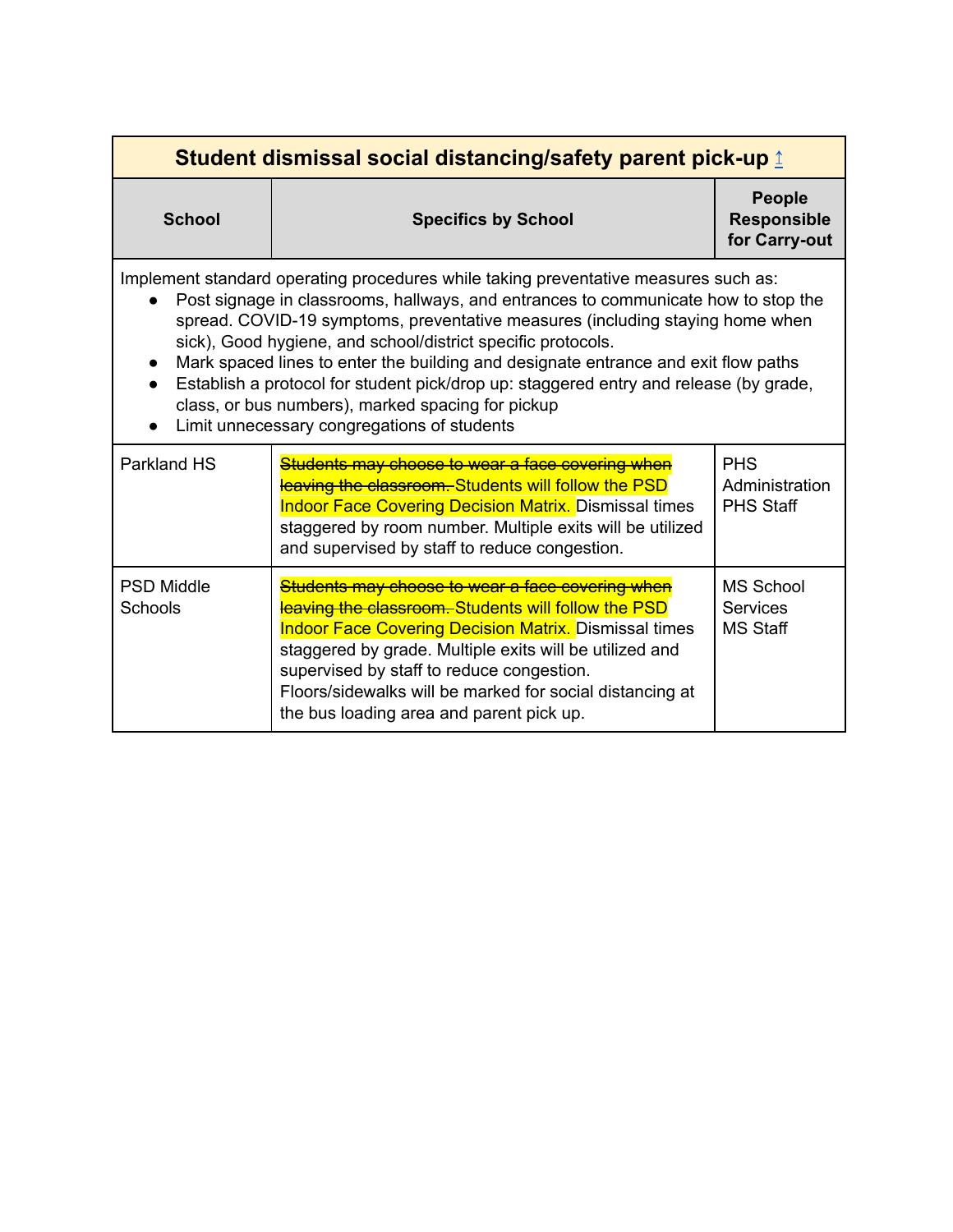<span id="page-18-0"></span>

| <b>School</b>                                                                                                                                                                                                                                                                                                                                                                                                                                                                                                                                                                                                 | <b>Specifics by School</b>                                                                                                                                                                                                                                                                                                                                                                                                                                    | <b>People</b><br><b>Responsible for</b><br><b>Carry-out</b>                                                                          |
|---------------------------------------------------------------------------------------------------------------------------------------------------------------------------------------------------------------------------------------------------------------------------------------------------------------------------------------------------------------------------------------------------------------------------------------------------------------------------------------------------------------------------------------------------------------------------------------------------------------|---------------------------------------------------------------------------------------------------------------------------------------------------------------------------------------------------------------------------------------------------------------------------------------------------------------------------------------------------------------------------------------------------------------------------------------------------------------|--------------------------------------------------------------------------------------------------------------------------------------|
| Implement standard operating procedures while taking preventative measures such as:<br>Post signage in classrooms, hallways, and entrances to communicate how to stop the<br>spread. COVID-19 symptoms, preventative measures (including staying home when<br>sick), Good hygiene, and school/district specific protocols.<br>Mark spaced lines to enter the building and designate entrance and exit flow paths<br>Establish a protocol for student pick/drop up: staggered entry and release (by grade,<br>class, or bus numbers), marked spacing for pickup<br>Limit unnecessary congregations of students |                                                                                                                                                                                                                                                                                                                                                                                                                                                               |                                                                                                                                      |
| Parkland HS                                                                                                                                                                                                                                                                                                                                                                                                                                                                                                                                                                                                   | A specific staggered dismissal plan to spread<br>dismissal out through most of our exit points will be<br>implemented. Staff will assist hall monitoring during<br>dismissal.<br>Students will wear face coverings to board the bus.<br><b>Students will follow the PSD Indoor Face Covering</b><br>Decision Matrix. Bused students will not be permitted<br>to congregate outside prior to loading onto the bus.<br>Buses will need to be at PHS by 2:34 PM. | <b>PHS</b><br>Administration<br><b>PHS Staff</b><br>Transportation<br>Supervisors,<br><b>PHS</b><br>Administration &<br><b>Staff</b> |
| <b>PSD Middle</b><br>Schools                                                                                                                                                                                                                                                                                                                                                                                                                                                                                                                                                                                  | Students will wear face coverings to board the bus.<br>Students will follow the PSD Indoor Face Covering<br><b>Decision Matrix.</b> Dismissal times staggered by grade.<br>Multiple exits will be utilized and supervised by staff<br>to reduce congestion. Floors/sidewalks will be<br>marked for social distancing at the bus loading area.<br>Bused students will not be permitted to congregate<br>outside prior to loading onto the bus.                 | All staff and<br>students                                                                                                            |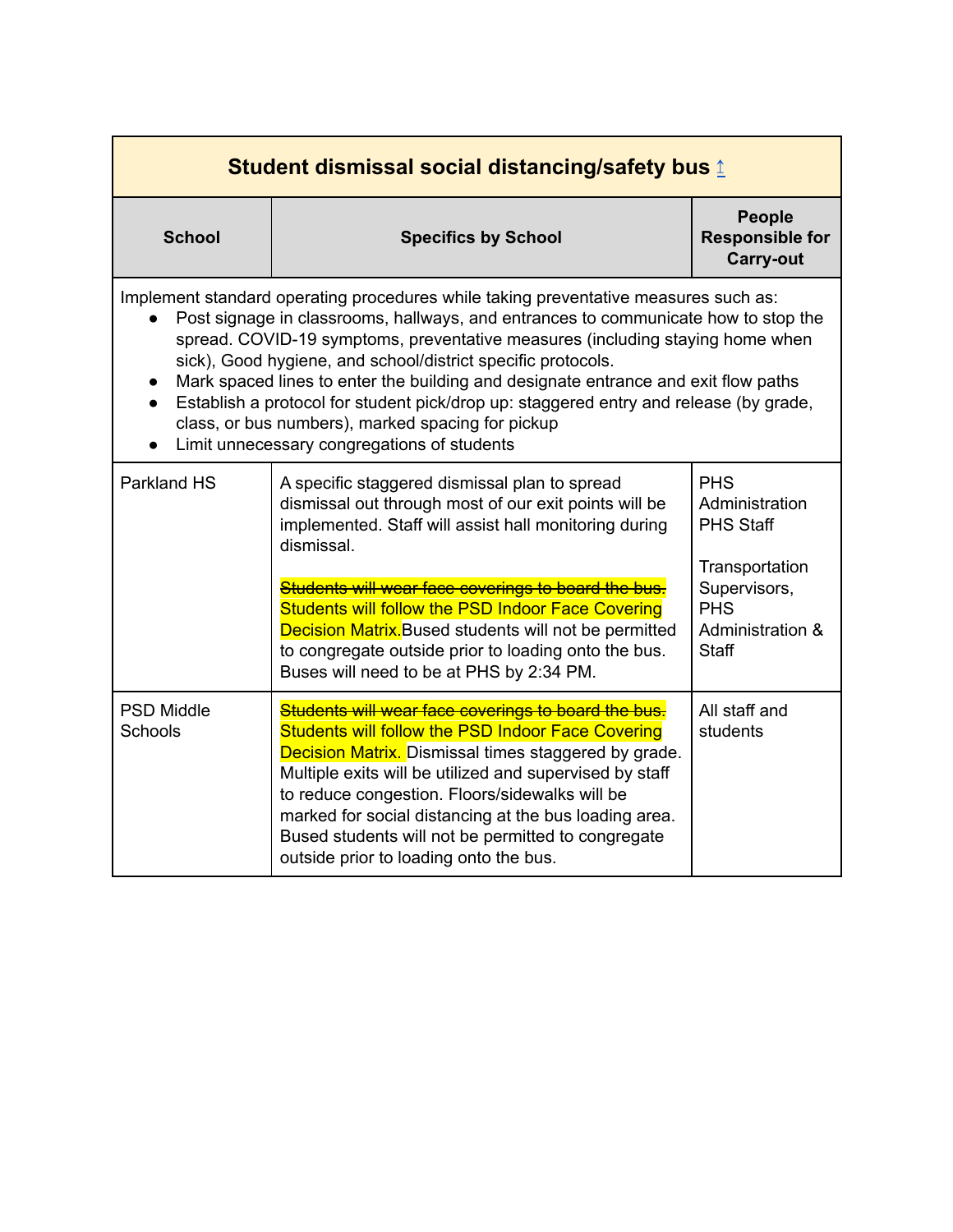<span id="page-19-0"></span>

| Protocols for walking in hallways/ transitioning to other classes <b>₫</b> |                                                                                                                                                                                                                                                                                                                                                                                                                                                                                                                                                                                                                                                                                                                                               |                                                             |
|----------------------------------------------------------------------------|-----------------------------------------------------------------------------------------------------------------------------------------------------------------------------------------------------------------------------------------------------------------------------------------------------------------------------------------------------------------------------------------------------------------------------------------------------------------------------------------------------------------------------------------------------------------------------------------------------------------------------------------------------------------------------------------------------------------------------------------------|-------------------------------------------------------------|
| <b>School</b>                                                              | <b>Specifics by School</b>                                                                                                                                                                                                                                                                                                                                                                                                                                                                                                                                                                                                                                                                                                                    | <b>People</b><br><b>Responsible for</b><br><b>Carry-out</b> |
| $\circ$<br>$\circ$<br>$\circ$<br>$\circ$<br>$\circ$<br>$\circ$             | Limit mixing between groups (to the extent practicable)<br>For class changes and other transitions throughout the school day:<br>Provide additional time for transitions.<br>Designate areas of the hallway (i.e. lanes) as flow paths to keep students<br>separated to minimize congregation of students<br>Create a one-way traffic pattern in hallways.<br>Plan staggered class (ex: by hall, odd/even room numbers, grade/<br>discipline) changes to decrease number of students in hallways at one time<br>Have the same group of students stay with the same staff (all day for young<br>children and as much as feasible for older children).<br>Conducting cleaning of hallways and high-touch surfaces throughout the<br>school day. |                                                             |
| <b>Parkland HS</b>                                                         | Students may choose to wear a face covering when<br>transitioning from one room to another in the<br><b>building. Students will follow the PSD Indoor Face</b><br><b>Covering Decision Matrix.</b> Students will follow<br>hallway traffic plans during transitions. Markings will<br>be placed on the walls and floors to direct the flow of<br>traffic. Staff will supervise hallway transitions. Hand<br>sanitizers are located throughout the building.<br>Teachers and TV announcements will remind<br>students about good hygiene practices.                                                                                                                                                                                            | <b>PHS</b><br>Administration<br><b>PHS Staff</b>            |
| <b>PSD Middle</b><br>Schools                                               | Students may choose to wear a face covering when<br>transitioning from one room to another in the<br><b>building.</b> Students will follow the PSD Indoor Face<br><b>Covering Decision Matrix.</b> Hand sanitizers will be<br>located throughout the building. Students will be<br>encouraged to use hand sanitizer throughout the<br>day. Teachers and morning announcements will<br>remind students about good hygiene practices.                                                                                                                                                                                                                                                                                                           | All Students and<br><b>Staff</b>                            |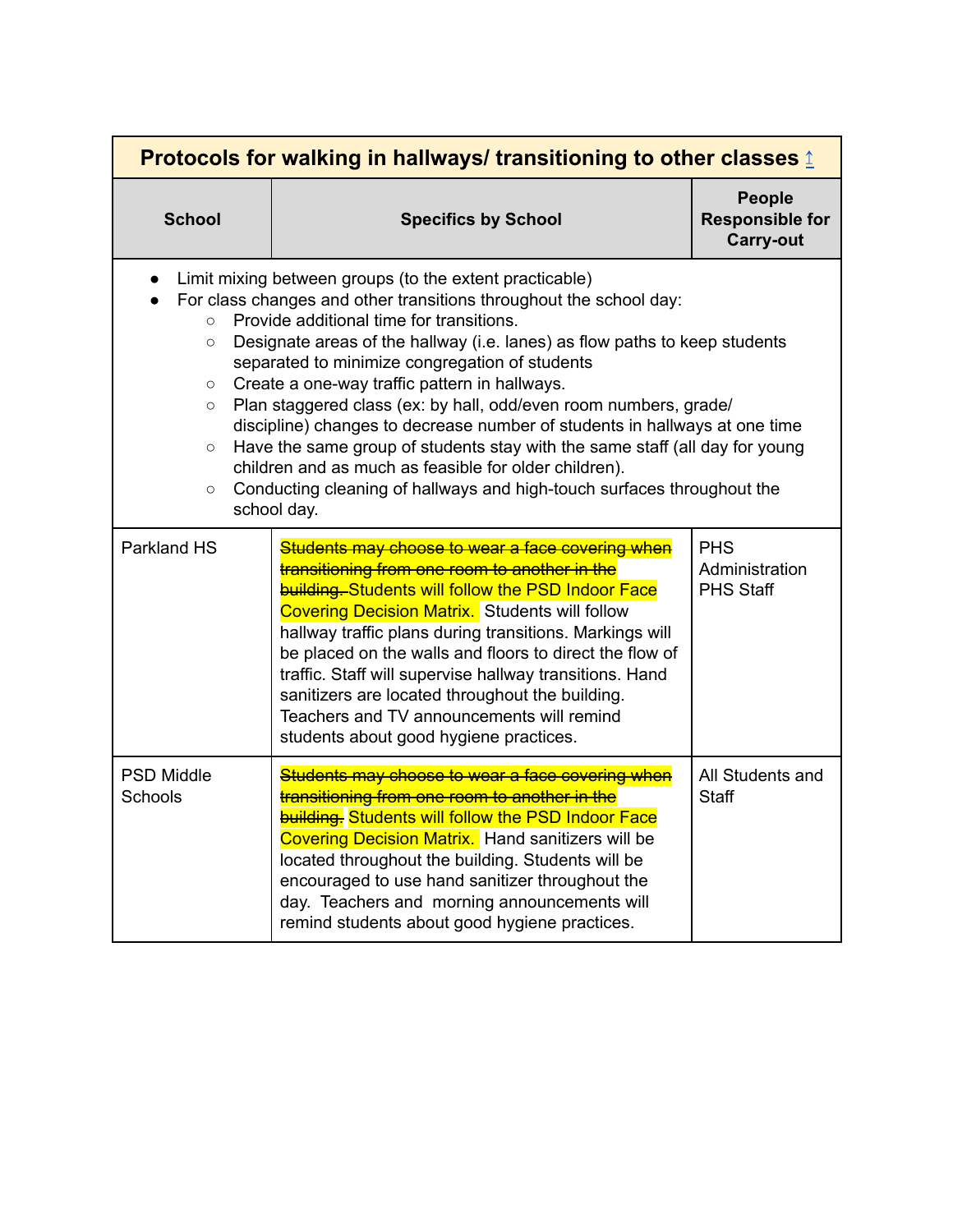## <span id="page-20-0"></span>**Methods of limiting the number of individuals in classrooms and other learning spaces, and interactions between groups of students.** [↥](#page-13-0)

**School Specifics by School**

**People Responsible for Carry-out**

- Stagger classes of students in hallways to limit numbers in hallways at any time.
- Create a one-way traffic pattern in hallways.
- Separate students within common areas.
- Students are encouraged to have a back-up face covering available throughout the school day.
- Face covering breaks are available throughout the school day as needed.

<span id="page-20-1"></span>

| Classroom set-up to maintain social distancing $\textcolor{red}{\ddot{\textbf{I}}}$ |                                                                                                                                                                                                                                         |                                                             |
|-------------------------------------------------------------------------------------|-----------------------------------------------------------------------------------------------------------------------------------------------------------------------------------------------------------------------------------------|-------------------------------------------------------------|
| School                                                                              | <b>Specifics by School</b>                                                                                                                                                                                                              | <b>People</b><br><b>Responsible for</b><br><b>Carry-out</b> |
| Parkland HS                                                                         | A desk layout plan will be utilized by departments to<br>maintain maximum social distances to the maximum extent<br>feasible. Furniture will be arranged to accommodate social<br>distancing guidelines to the maximum extent feasible. | <b>PHS Administration</b><br><b>PHS Staff</b>               |
| <b>PSD Middle</b><br><b>Schools</b>                                                 | A desk layout plan will be utilized by departments to<br>maintain maximum social distances to the maximum extent<br>feasible. Furniture will be arranged to accommodate social<br>distancing guidelines to the maximum extent feasible. | <b>MS Administration</b><br><b>MS Staff</b>                 |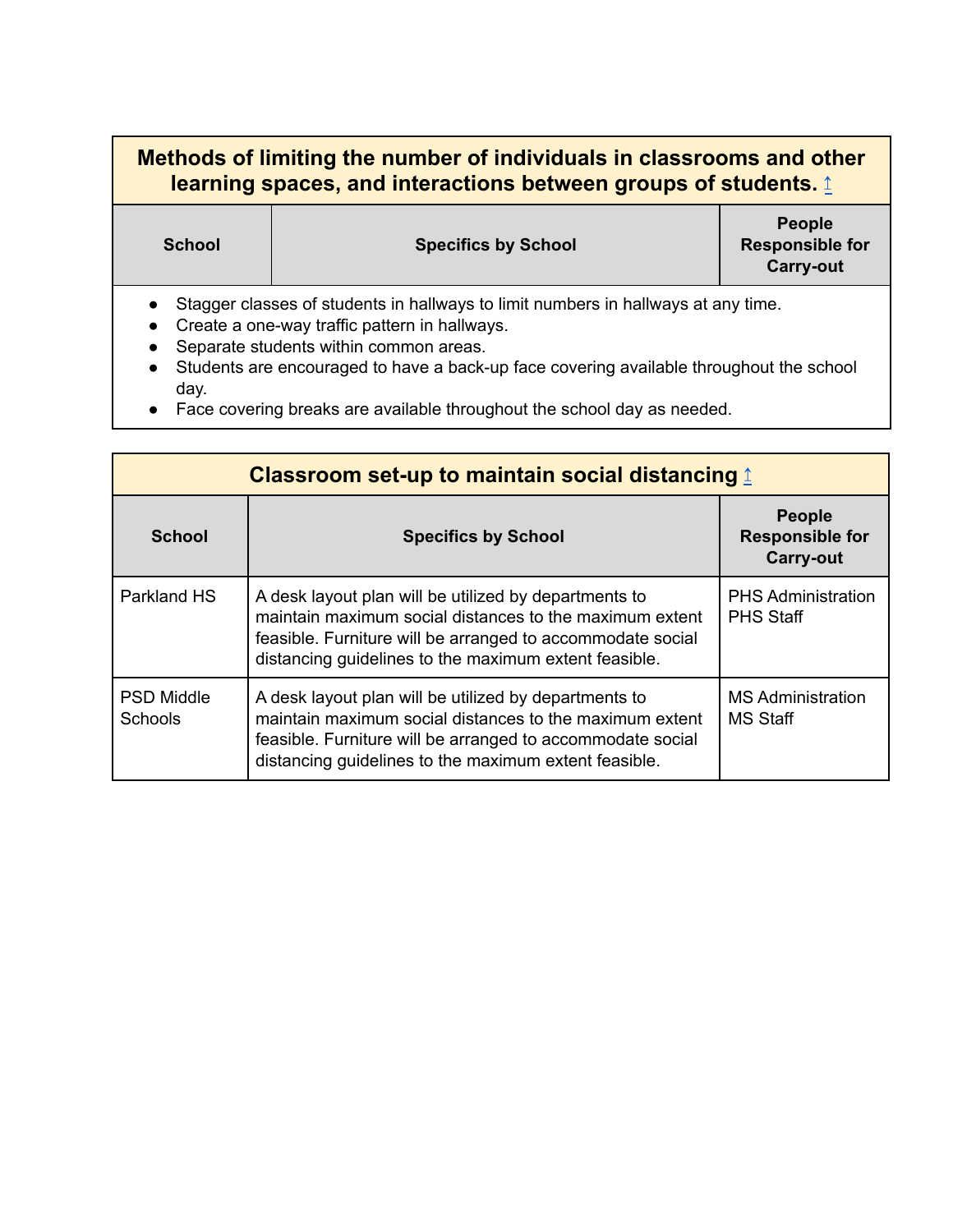<span id="page-21-0"></span>

| Protocols for students unpacking and packing up materials at<br>lockers 1    |                                                   |                                                             |
|------------------------------------------------------------------------------|---------------------------------------------------|-------------------------------------------------------------|
| <b>School</b>                                                                | <b>Specifics by School</b>                        | <b>People</b><br><b>Responsible for</b><br><b>Carry-out</b> |
| Consider whether students should be assigned a locker for the academic year. |                                                   |                                                             |
| Parkland HS                                                                  | Use of student lockers throughout the school day. | <b>PHS</b><br>administration<br>and staff                   |
| <b>PSD Middle</b><br><b>Schools</b>                                          | Limited locker stops throughout the school day.   | <b>MS</b><br>administration<br>and staff                    |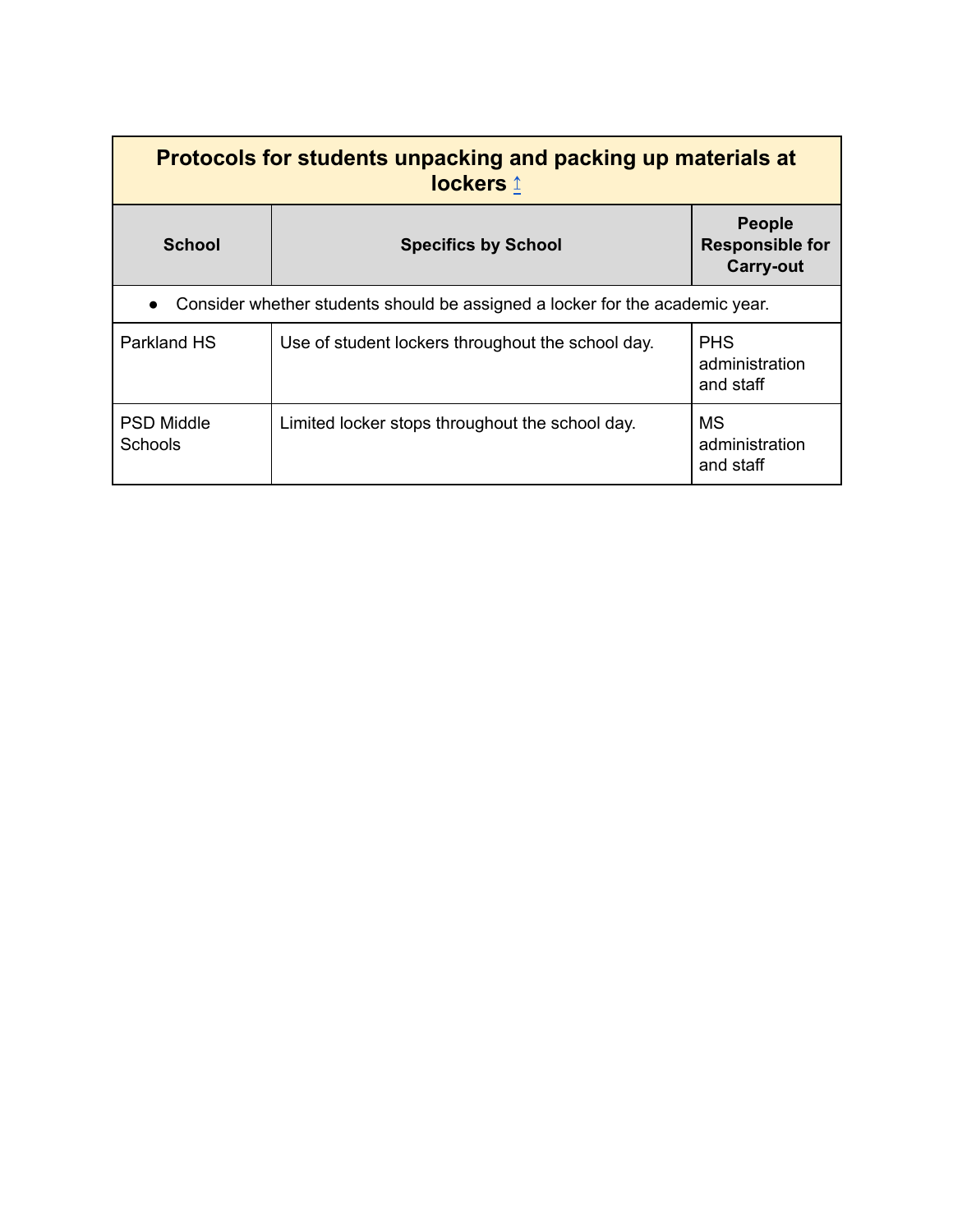<span id="page-22-0"></span>

| Protocol for social distancing in the media center $\hat{\mathbf{r}}$ |                                                                                                                                                                                                                                                                                                      |                                                                                                                              |
|-----------------------------------------------------------------------|------------------------------------------------------------------------------------------------------------------------------------------------------------------------------------------------------------------------------------------------------------------------------------------------------|------------------------------------------------------------------------------------------------------------------------------|
| <b>School</b>                                                         | <b>Specifics by School</b>                                                                                                                                                                                                                                                                           | <b>People</b><br><b>Responsible for</b><br><b>Carry-out</b>                                                                  |
| Parkland HS                                                           | Students will check in at the main desk with their<br>student ID. The library stacks will be blocked from<br>student access as library staff members will retrieve<br>books as needed.<br>Returned books will sit for 24 hours before returning<br>to circulation.                                   | Library Media<br>Specialists,<br>Library Paras,<br>Library<br>Administrative<br>Assistant,<br>teachers and<br>support staff. |
| <b>PSD Middle</b><br>Schools                                          | Our Library Media Specialist will use all areas of the<br>library to separate student proximity to account for<br>social distancing. Circulation desk will have markers<br>for where students can stand waiting in line.<br>Returned books will sit for 24 hours before returning<br>to circulation. | Library Media<br>Specialist,<br>Library<br>Administrative<br>Assistant,<br>teachers and<br>support staff.                    |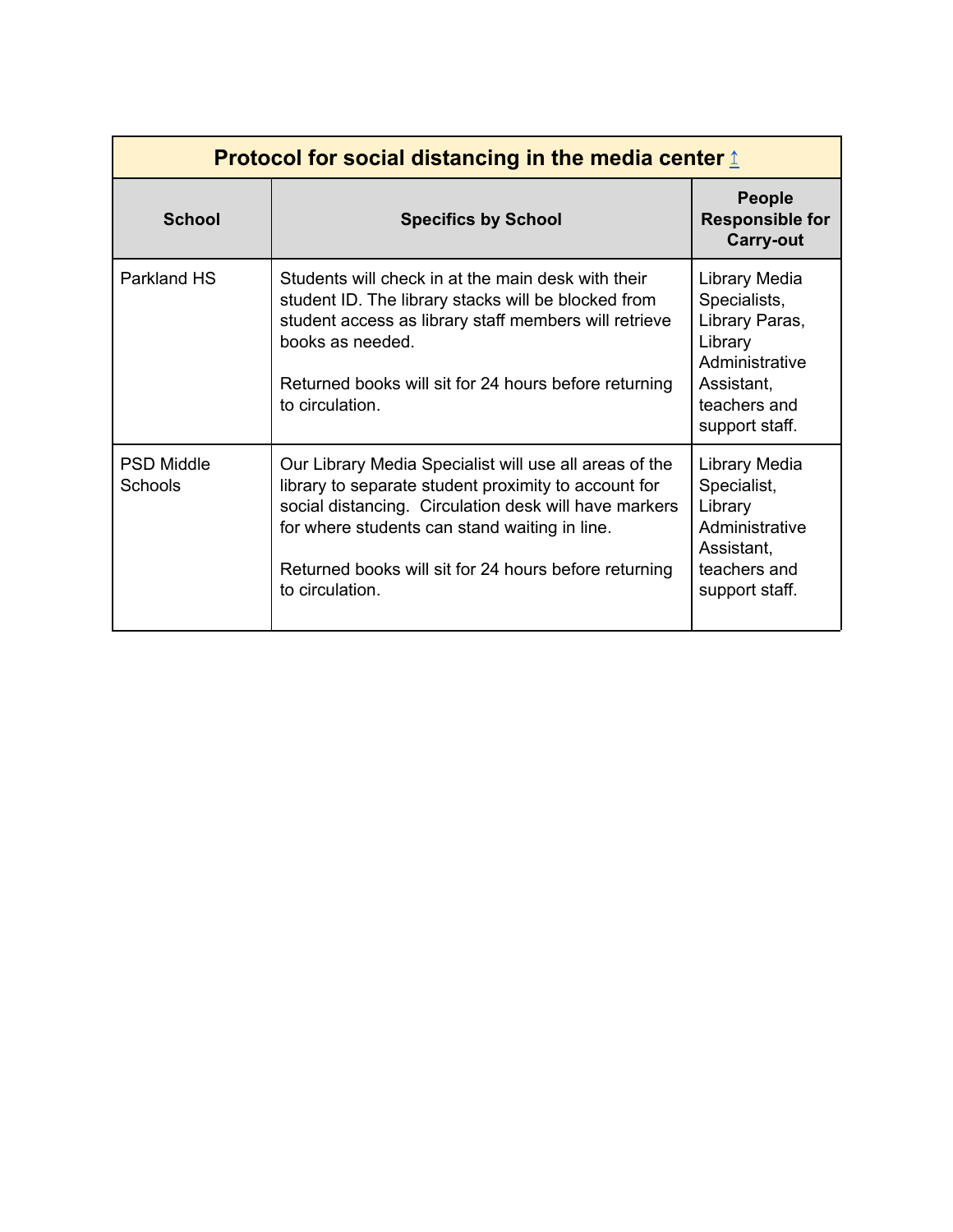<span id="page-23-0"></span>

| Protocol for social distancing and disinfecting in the media center &<br>makerspace areas 1 |                                                                                                                                                                                                                                                                                                                            |                                                                                              |  |
|---------------------------------------------------------------------------------------------|----------------------------------------------------------------------------------------------------------------------------------------------------------------------------------------------------------------------------------------------------------------------------------------------------------------------------|----------------------------------------------------------------------------------------------|--|
| <b>School</b>                                                                               | <b>Specifics by School</b>                                                                                                                                                                                                                                                                                                 | <b>People</b><br><b>Responsible for</b><br><b>Carry-out</b>                                  |  |
| Parkland HS                                                                                 | Makerspace will be available for student use in a<br>structured manner to maintain social distancing to<br>the maximum extent feasible. If teachers would like<br>to use the makerspace materials, the library media<br>specialist will create a cart for the teachers to use.<br>Materials will be disinfected after use. | Library Media<br>Specialist,<br>Library Paras,<br>and Library<br>Administrative<br>Assistant |  |
| <b>PSD Middle</b><br><b>Schools</b>                                                         | Floors will be marked for social distancing in the<br>media center. Makerspace will be available for<br>student use in a structured manner to maintain social<br>distancing to the maximum extent feasible Mobile<br>Makerspace may be available for classrooms.<br>Materials will be disinfected after use.               | Library Media<br>Specialist and<br>Library<br>Administrative<br>Assistant                    |  |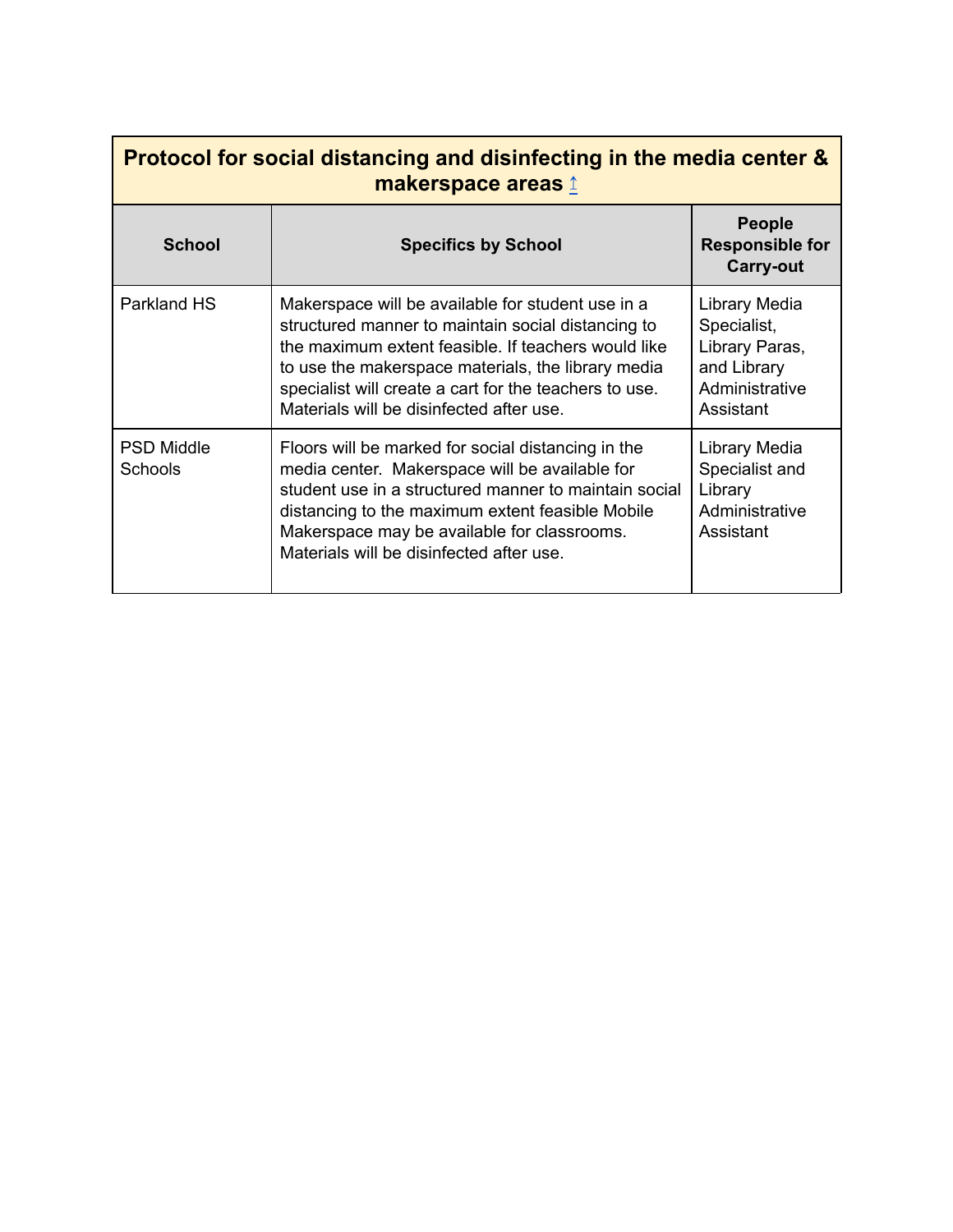<span id="page-24-0"></span>

| Protocol for social distancing in music classroom $\hat{\mathbf{r}}$ |                                                                                                                                                                                                                                                                                                                                                                                                                                                    |                                                                           |
|----------------------------------------------------------------------|----------------------------------------------------------------------------------------------------------------------------------------------------------------------------------------------------------------------------------------------------------------------------------------------------------------------------------------------------------------------------------------------------------------------------------------------------|---------------------------------------------------------------------------|
| <b>School</b>                                                        | <b>Specifics by School</b>                                                                                                                                                                                                                                                                                                                                                                                                                         | <b>People</b><br><b>Responsible for</b><br><b>Carry-out</b>               |
| Parkland HS                                                          | • Group or ensemble singing will follow current<br>guidelines of masking, social distancing, and air<br>turnover, if any. (currently there are no mitigations)<br>• Use larger facilities as available; measure and<br>pre-set these spaces as well.<br>• A system for students to enter the classroom,<br>obtain their instrument from the storage area and<br>return to their seat will be established, adhering to<br>proper social distancing. | <b>PHS</b><br>Administration &<br><b>Staff</b>                            |
| <b>PSD Middle</b><br><b>Schools</b>                                  | • Group or ensemble singing will follow current<br>guidelines of masking, social distancing, and air<br>turnover, if any. (currently there are no mitigations)<br>• Use larger facilities as available; measure and<br>pre-set these spaces as well.<br>• A system for students to enter the classroom,<br>obtain their instrument from the storage area and<br>return to their seat will be established, adhering to<br>proper social distancing. | MS Admin,<br><b>MS School</b><br>Counselors, and<br>our music<br>teachers |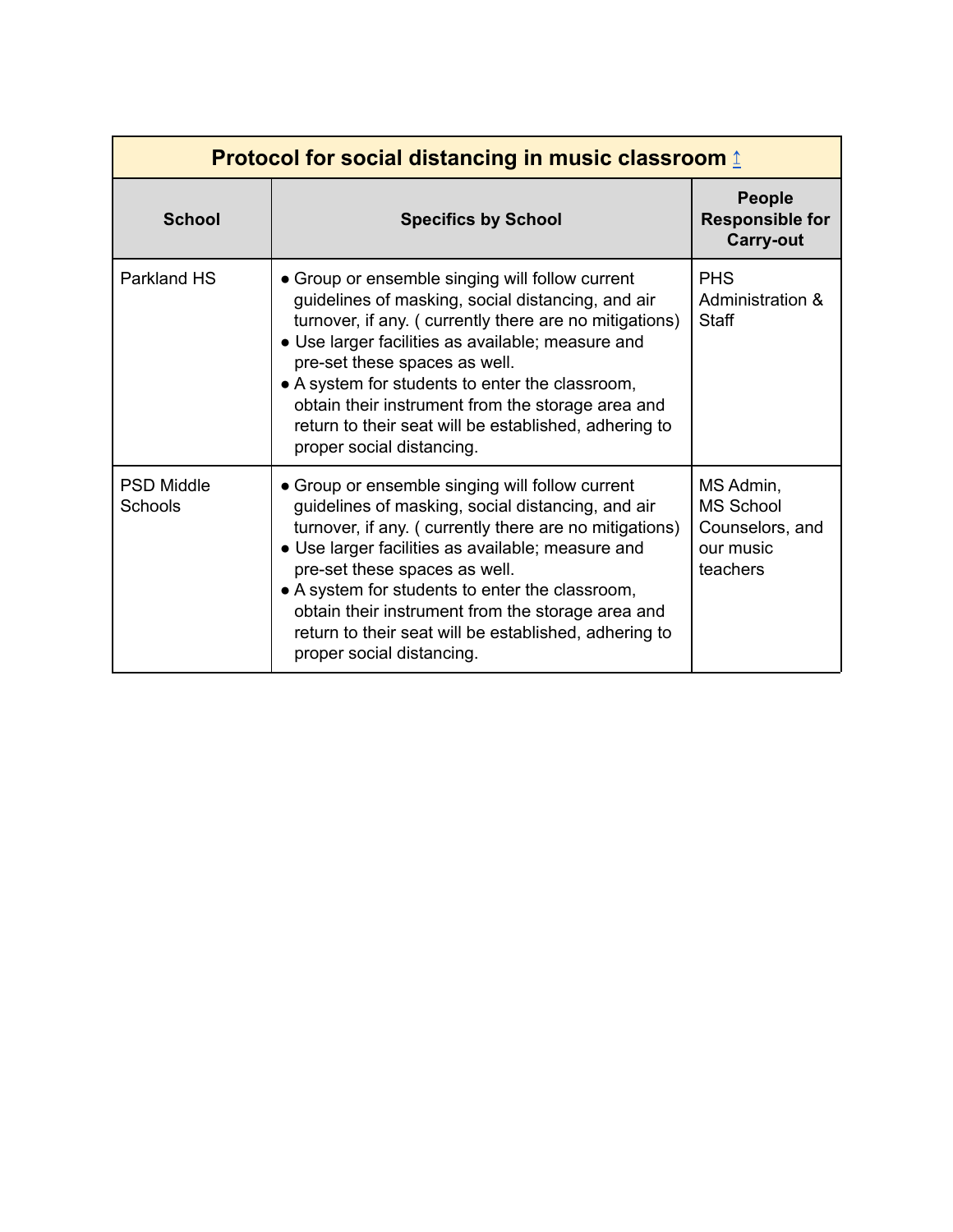<span id="page-25-0"></span>

| <b>Protocol for social distancing in art classroom 1</b> |                                                                                                                                                                                                                                                           |                                                             |
|----------------------------------------------------------|-----------------------------------------------------------------------------------------------------------------------------------------------------------------------------------------------------------------------------------------------------------|-------------------------------------------------------------|
| <b>School</b>                                            | <b>Specifics by School</b>                                                                                                                                                                                                                                | <b>People</b><br><b>Responsible for</b><br><b>Carry-out</b> |
| Parkland HS                                              | Furniture will be arranged to accommodate social<br>distancing guidelines to the maximum extent<br>feasible. Coursework will return to primarily a<br>hands-on modality. Students will sanitize hands<br>entering and exiting art classes.                | <b>PHS</b><br>Administration &<br>Staff                     |
| <b>PSD Middle</b><br>Schools                             | Art teachers will plan and implement learning<br>activities to account for social distancing to the<br>maximum extent feasible. Coursework will be<br>supplemented online as necessary. Students will<br>sanitize hands entering and exiting art classes. | MS Admin,<br><b>MS Art Teachers</b>                         |

<span id="page-25-1"></span>

| <b>Protocols for disinfecting materials in encore/elective classrooms 1</b> |                                                                                                                                                                                                                                                                                   |                                                                     |
|-----------------------------------------------------------------------------|-----------------------------------------------------------------------------------------------------------------------------------------------------------------------------------------------------------------------------------------------------------------------------------|---------------------------------------------------------------------|
| <b>School</b>                                                               | <b>Specifics by School</b>                                                                                                                                                                                                                                                        | <b>People</b><br><b>Responsible for</b><br><b>Carry-out</b>         |
| Parkland HS                                                                 | Students will sanitize hands entering and exiting<br>Elective classes. Elective teachers will plan and<br>implement learning activities in accordance with<br>practicing social distancing to the greatest extent<br>feasible. Shared materials will be disinfected after<br>use. | <b>PHS</b><br>Administration,<br>Teachers, School<br>Services Dept. |
| <b>PSD Middle</b><br><b>Schools</b>                                         | Encore teachers will plan and implement learning<br>activities in accordance with practicing social<br>distancing. Students will sanitize hands entering and<br>exiting the encore class.                                                                                         | MS Admin,<br>Teachers, School<br>Services Dept.                     |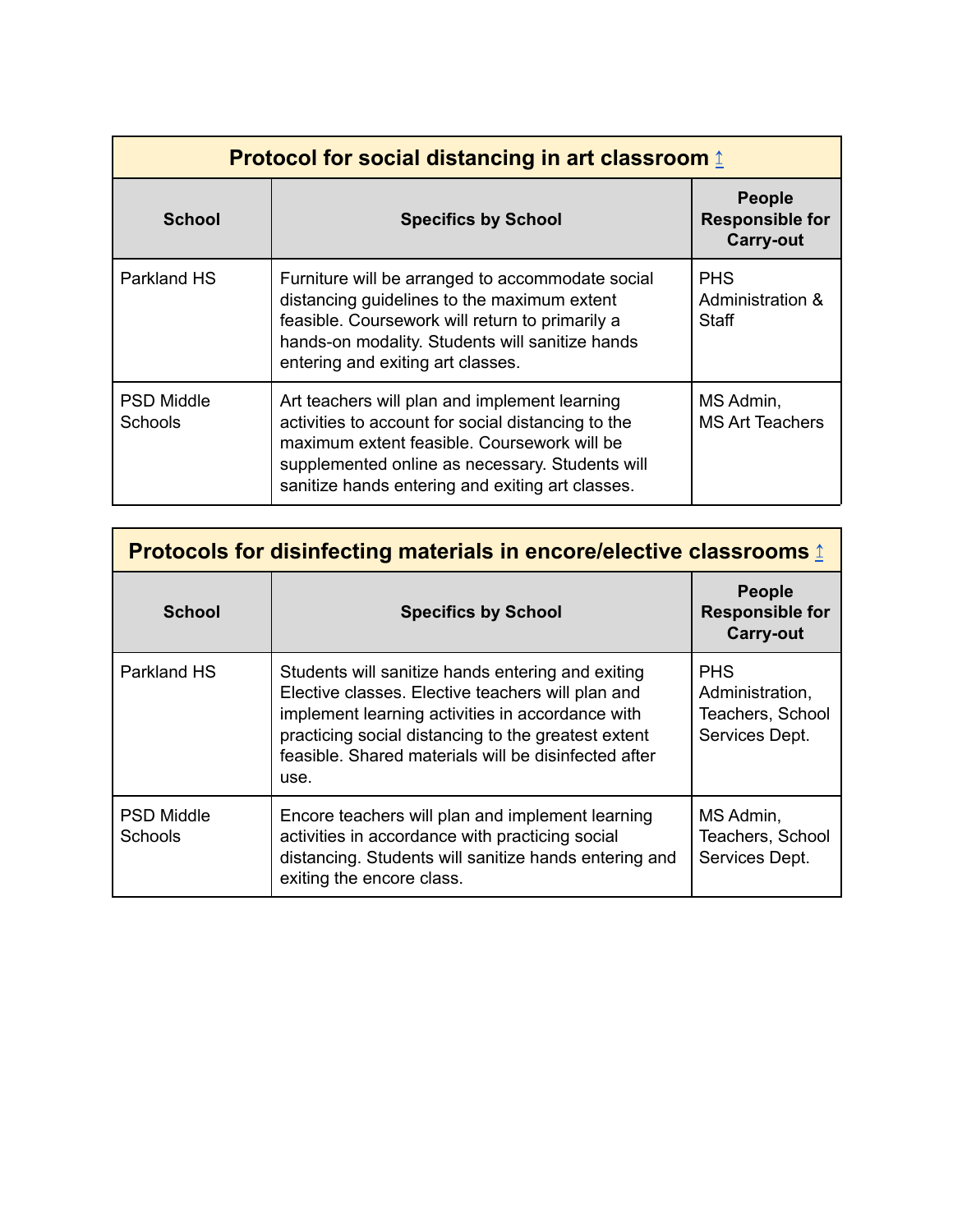<span id="page-26-0"></span>

| Protocol for social distancing in Speech, Title, Learning Support, OT,<br><b>PT, Psychologists, and ESL Classrooms 1</b> |                                                                                                                     |                                                             |
|--------------------------------------------------------------------------------------------------------------------------|---------------------------------------------------------------------------------------------------------------------|-------------------------------------------------------------|
| <b>School</b>                                                                                                            | <b>Specifics by School</b>                                                                                          | <b>People</b><br><b>Responsible for</b><br><b>Carry-out</b> |
| Parkland HS                                                                                                              | Small group instruction protocols will be followed.                                                                 | <b>PHS</b>                                                  |
|                                                                                                                          | Small group instruction will occur by practicing social<br>distancing guidelines to the maximum extent<br>feasible. | Teachers/Staff                                              |
|                                                                                                                          | Staff is encouraged to keep small groups when<br>closer than 6ft to less than 15 minutes in one sitting.            |                                                             |
| <b>PSD Middle</b><br>Schools                                                                                             | Small group instruction protocols will be followed.                                                                 | MS Teachers/<br><b>Staff</b>                                |
|                                                                                                                          | Small group instruction will occur by practicing social<br>distancing guidelines to the maximum extent<br>feasible. |                                                             |
|                                                                                                                          | Staff is encouraged to keep small groups when<br>closer than 6ft to less than 15 minutes in one sitting.            |                                                             |

<span id="page-26-1"></span>

| <b>Protocol for disinfecting materials in Speech, Title, Learning</b><br><b>Support, OT, PT, ESL Classrooms 1</b> |                                                                                                                                                       |                                                             |
|-------------------------------------------------------------------------------------------------------------------|-------------------------------------------------------------------------------------------------------------------------------------------------------|-------------------------------------------------------------|
| <b>School</b>                                                                                                     | <b>Specifics by School</b>                                                                                                                            | <b>People</b><br><b>Responsible for</b><br><b>Carry-out</b> |
| Parkland HS                                                                                                       | Small group instruction protocols will be followed.<br>Routine disinfecting of common and classroom<br>high-touch surfaces throughout the school day. | <b>PHS Staff</b>                                            |
| <b>PSD Middle</b><br><b>Schools</b>                                                                               | Small group instruction protocols will be followed.<br>Routine disinfecting of common and classroom<br>high-touch surfaces throughout the school day. | <b>MS Staff</b>                                             |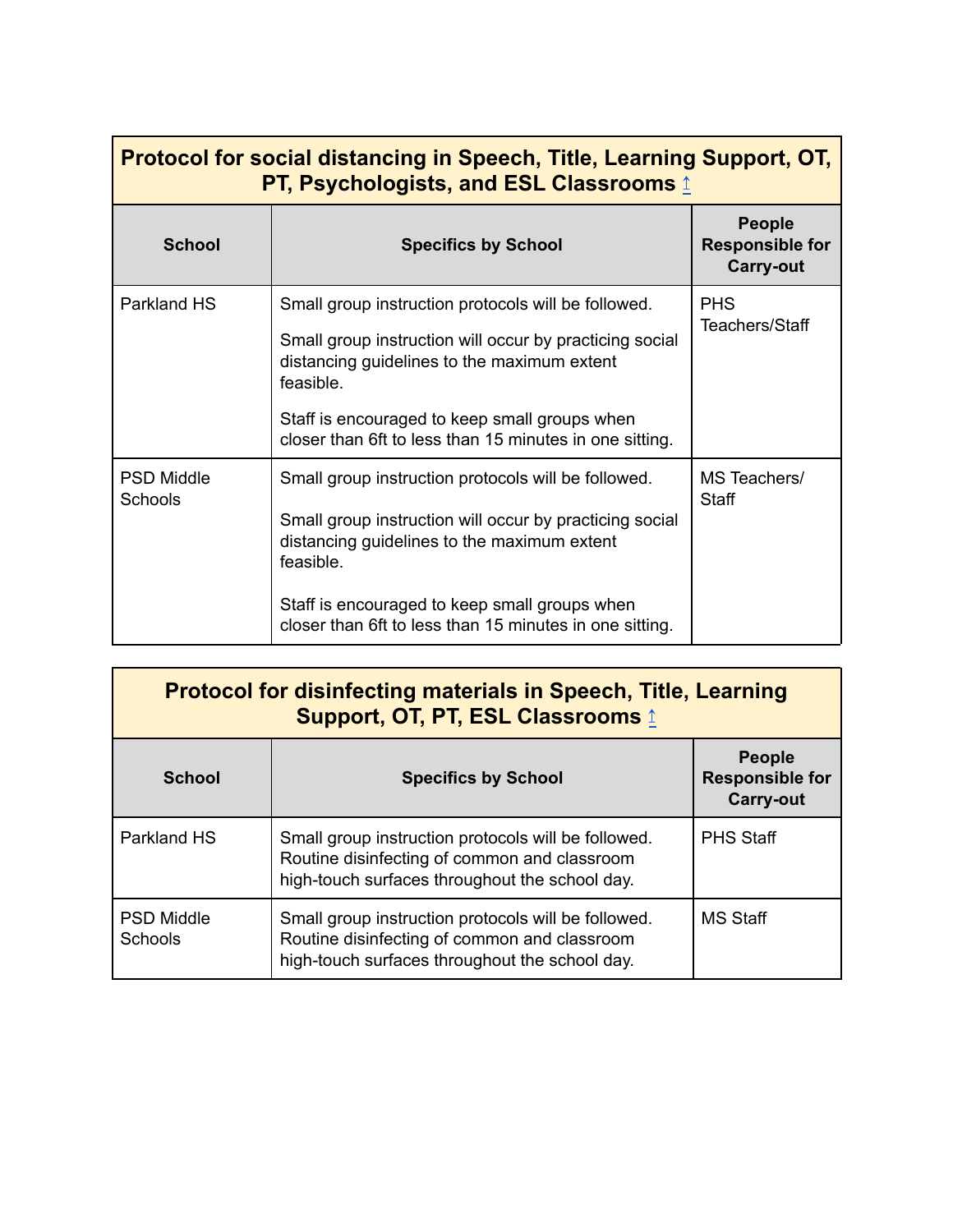| Protocols for maintaining social distancing in the restrooms $\textcolor{red}{\downarrow}$ |                                                                                                                                                           |                                                             |
|--------------------------------------------------------------------------------------------|-----------------------------------------------------------------------------------------------------------------------------------------------------------|-------------------------------------------------------------|
| <b>School</b>                                                                              | <b>Specifics by School</b>                                                                                                                                | <b>People</b><br><b>Responsible for</b><br><b>Carry-out</b> |
| Parkland HS                                                                                | Utilize electronic hall management systems and<br>establish clear protocols for restroom usage.<br>Good hygiene signs will be posted in the<br>restrooms. | <b>PHS</b><br>Administration &<br>Staff                     |
| <b>PSD Middle</b><br>Schools                                                               | Utilize electronic hall management systems and<br>establish clear protocols for restroom usage.<br>Good hygiene signs will be posted in the<br>restrooms. | All Staff                                                   |

<span id="page-27-0"></span>

| Protocols for water fountains & bottle filling stations $\hat{I}$ |                                                                                                                                                                                           |                                                             |
|-------------------------------------------------------------------|-------------------------------------------------------------------------------------------------------------------------------------------------------------------------------------------|-------------------------------------------------------------|
| <b>School</b>                                                     | <b>Specifics by School</b>                                                                                                                                                                | <b>People</b><br><b>Responsible for</b><br><b>Carry-out</b> |
| Parkland HS                                                       | Water fountains will not be utilized. Bottle filling<br>stations, if applicable, may be utilized to refill<br>water bottles. Classroom sinks may also be used<br>to refill water bottles. | <b>Teachers</b><br>Custodians                               |
| <b>PSD Middle</b><br><b>Schools</b>                               | Water fountains will not be utilized. Bottle filling<br>stations, if applicable, may be utilized to refill<br>water bottles. Classroom sinks may also be used<br>to refill water bottles. | Teachers<br>Custodians                                      |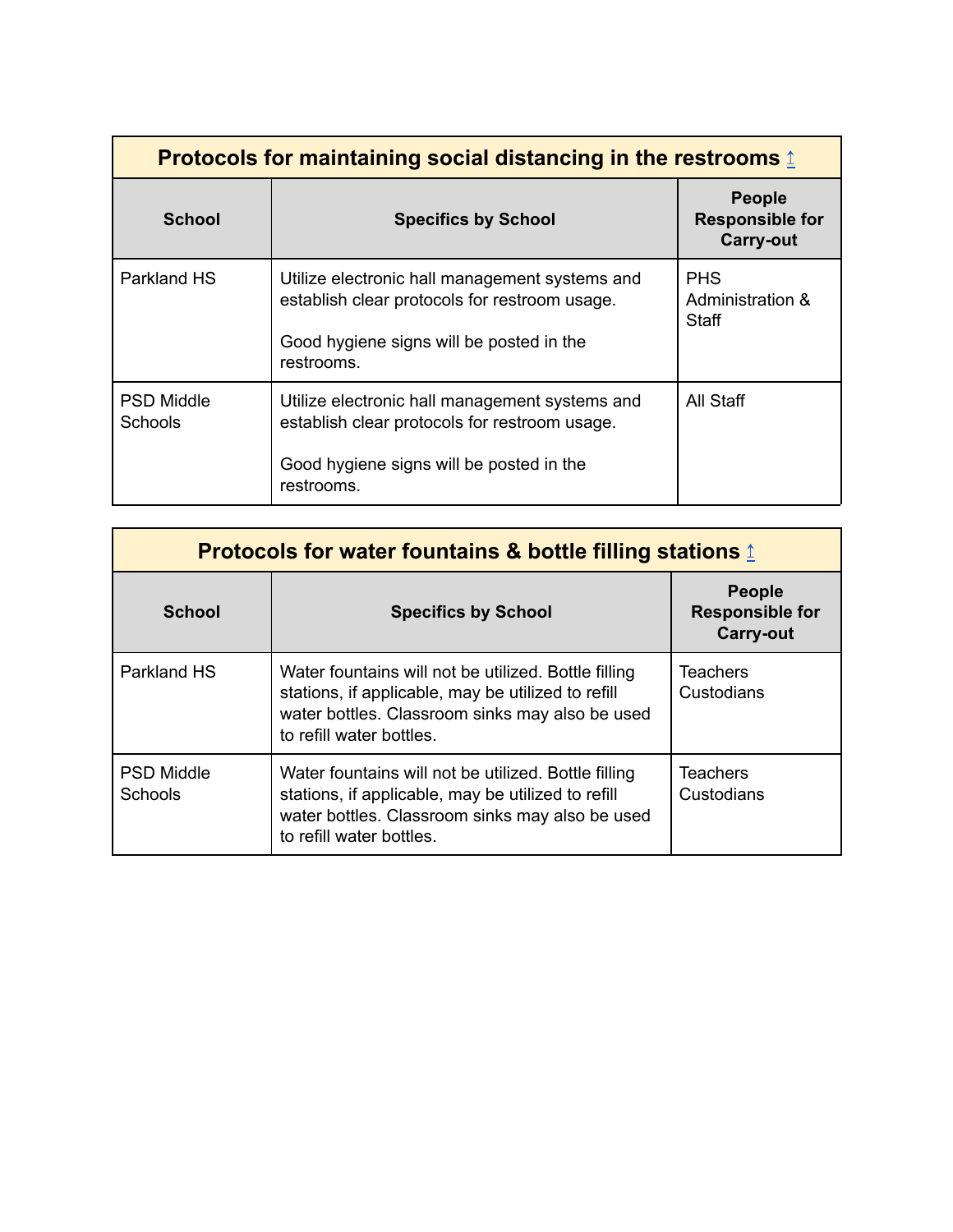<span id="page-28-0"></span>

| <b>Protocols for entering cafeteria and going through lunch line 1</b> |                                                                                                                                                                                                                                   |                                                                                                               |
|------------------------------------------------------------------------|-----------------------------------------------------------------------------------------------------------------------------------------------------------------------------------------------------------------------------------|---------------------------------------------------------------------------------------------------------------|
| <b>School</b>                                                          | <b>Specifics by School</b>                                                                                                                                                                                                        | <b>People</b><br><b>Responsible for</b><br><b>Carry-out</b>                                                   |
| Parkland HS                                                            | Students will line up to go through the lunch line<br>practicing social distancing. Students will retrieve<br>their lunch and make a cashless payment with their<br>student ID. No salad or self-serve bars will be<br>available. | <b>PSD Food</b><br><b>Services</b><br>Director, PHS<br>Cafeteria<br>Manager, PHS<br>Administration &<br>Staff |
| <b>PSD Middle</b><br><b>Schools</b>                                    | Students will line up to go through the lunch line<br>practicing social distancing. Students will retrieve<br>their lunch and make a cashless payment with their<br>student ID. No salad or self-serve bars will be<br>available. | MS Lunch Staff,<br><b>Food Services</b><br>Dept, Technology<br>Dept.                                          |

<span id="page-28-1"></span>

| Cafeteria set-up to maintain social distancing <u>↑</u> |                                                                                                                                                                                                                                                                                                                |                                                                                                    |
|---------------------------------------------------------|----------------------------------------------------------------------------------------------------------------------------------------------------------------------------------------------------------------------------------------------------------------------------------------------------------------|----------------------------------------------------------------------------------------------------|
| <b>School</b>                                           | <b>Specifics by School</b>                                                                                                                                                                                                                                                                                     | <b>People</b><br><b>Responsible for</b><br><b>Carry-out</b>                                        |
| Parkland HS &<br><b>PSD Middle</b><br><b>Schools</b>    | Students will be seated to the greatest extent<br>possible apart while eating lunch. Students will arrive<br>and dismiss from lunch in a staggered fashion.<br>To maintain appropriate social distancing<br>requirements for lunch, secondary site(s) may be<br>utilized in order to accommodate all students. | <b>PSD Food</b><br><b>Services</b><br>Director, PHS<br>Cafeteria<br>Manager, PHS<br>Administration |
|                                                         | At such time when administration deems<br>appropriate, all students will return to eating lunch in<br>the cafeteria. A secondary site for lunch will no<br>longer need to be utilized.                                                                                                                         |                                                                                                    |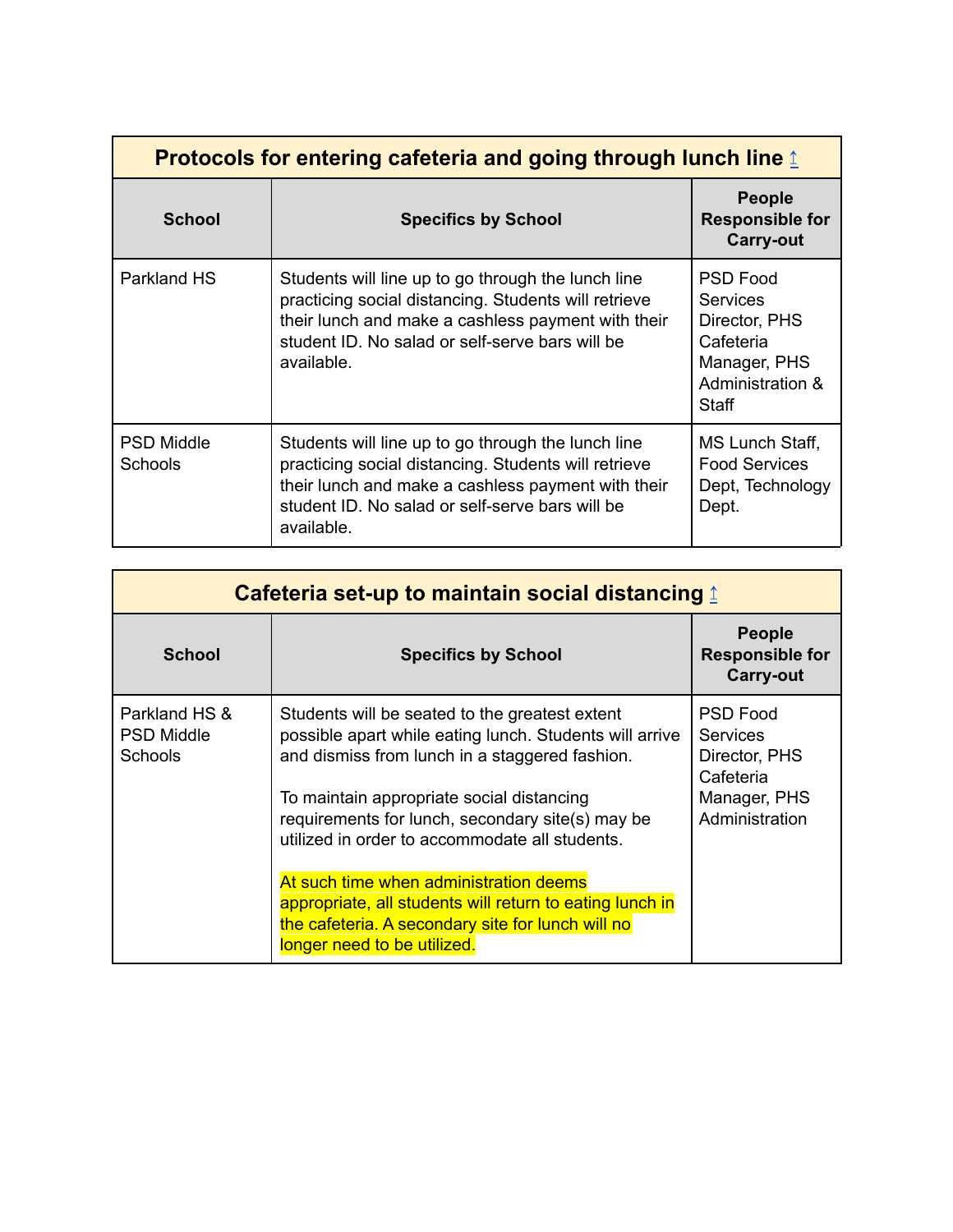<span id="page-29-0"></span>

| Protocols & procedures to use nurse's office $\hat{\mathbb{I}}$ |                                                                                                                                                                                                                                                                                                                                                                                                                                             |                                                                                       |
|-----------------------------------------------------------------|---------------------------------------------------------------------------------------------------------------------------------------------------------------------------------------------------------------------------------------------------------------------------------------------------------------------------------------------------------------------------------------------------------------------------------------------|---------------------------------------------------------------------------------------|
| <b>School</b>                                                   | <b>Specifics by School</b>                                                                                                                                                                                                                                                                                                                                                                                                                  | <b>People</b><br><b>Responsible for</b><br><b>Carry-out</b>                           |
| Parkland HS                                                     | Students will be seen by appointment only. For<br>emergency situations, the nurse, health room<br>assistant, or office staff will assist in supporting the<br>individual in need. Students will wear a face covering<br>during the visit. A face covering will be provided if the<br>student does not have one.<br>Students will be asked to use hand sanitizer upon<br>entering the nursing office and upon leaving the<br>nursing office. | PHS Nurses,<br>Health Room<br><b>Assistant, PHS</b><br>Administration                 |
| <b>PSD Middle</b><br>Schools                                    | Students will be seen by appointment only. For<br>emergency situations, the nurse, health room<br>assistant, or office staff will assist in supporting the<br>individual in need. A face covering will be provided if<br>the student does not have one.<br>Students will be asked to use hand sanitizer upon<br>entering the nursing office and upon leaving the<br>nursing office.                                                         | <b>Nurse</b><br><b>Health Room</b><br>Assistant<br><b>MS Staff</b><br><b>MS Admin</b> |

<span id="page-29-1"></span>

| <b>Protocols for social distancing in main offices</b><br>for students and staff 1 |                                                                                                                                                                                     |                                                                                   |
|------------------------------------------------------------------------------------|-------------------------------------------------------------------------------------------------------------------------------------------------------------------------------------|-----------------------------------------------------------------------------------|
| <b>School</b>                                                                      | <b>Specifics by School</b>                                                                                                                                                          | <b>People</b><br><b>Responsible for</b><br><b>Carry-out</b>                       |
| Parkland HS                                                                        | Students may wear a face covering when<br>transitioning from classroom to office.<br>One way office traffic patterns will be utilized. Hand<br>sanitizer prior to entering offices. | <b>PHS</b><br>Administration<br>Administrative<br>Assistants, and<br>Receptionist |